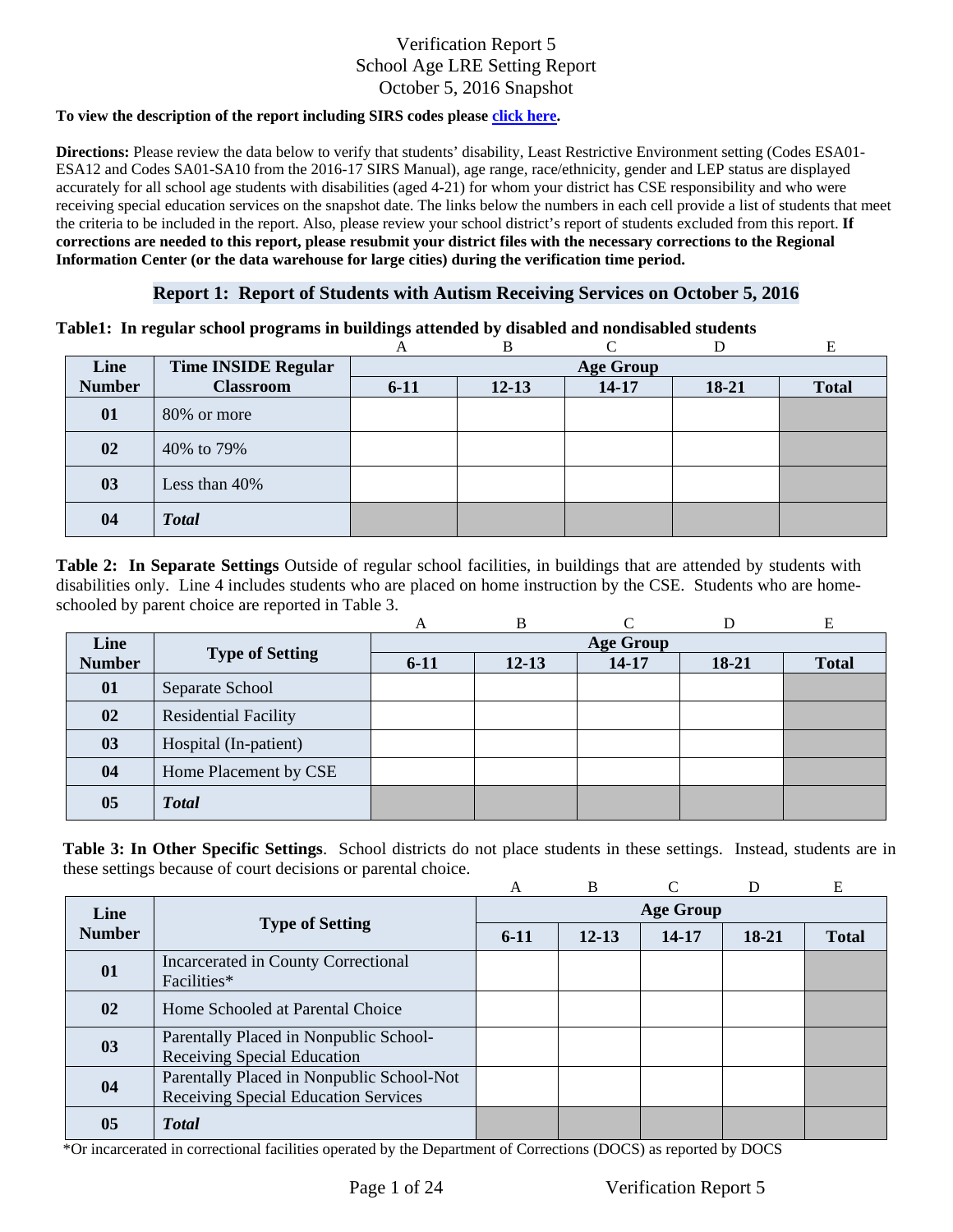### **Report 2: Report of Students with Emotional Disturbance Receiving Services on October 5, 2016**

|               |                            |                  | В         |           |       | E            |  |  |
|---------------|----------------------------|------------------|-----------|-----------|-------|--------------|--|--|
| Line          | <b>Time INSIDE Regular</b> | <b>Age Group</b> |           |           |       |              |  |  |
| <b>Number</b> | <b>Classroom</b>           | $6 - 11$         | $12 - 13$ | $14 - 17$ | 18-21 | <b>Total</b> |  |  |
| 01            | 80% or more                |                  |           |           |       |              |  |  |
| 02            | 40% to 79%                 |                  |           |           |       |              |  |  |
| 03            | Less than 40%              |                  |           |           |       |              |  |  |
| 04            | <b>Total</b>               |                  |           |           |       |              |  |  |

#### **Table1: In regular school programs in buildings attended by disabled and nondisabled students**

 schooled by parent choice are reported in Table 3. **Table 2: In Separate Settings** Outside of regular school facilities, in buildings that are attended by students with disabilities only. Line 4 includes students who are placed on home instruction by the CSE. Students who are home-

|               |                             | А                | B         |       |       | E            |  |  |
|---------------|-----------------------------|------------------|-----------|-------|-------|--------------|--|--|
| Line          | <b>Type of Setting</b>      | <b>Age Group</b> |           |       |       |              |  |  |
| <b>Number</b> |                             | $6 - 11$         | $12 - 13$ | 14-17 | 18-21 | <b>Total</b> |  |  |
| 01            | Separate School             |                  |           |       |       |              |  |  |
| 02            | <b>Residential Facility</b> |                  |           |       |       |              |  |  |
| 03            | Hospital (In-patient)       |                  |           |       |       |              |  |  |
| 04            | Home Placement by CSE       |                  |           |       |       |              |  |  |
| 05            | <b>Total</b>                |                  |           |       |       |              |  |  |

**Table 3: In Other Specific Settings**. School districts do not place students in these settings. Instead, students are in these settings because of court decisions or parental choice.

|               |                                                                                   | A                | B         |       | D     | E            |  |  |
|---------------|-----------------------------------------------------------------------------------|------------------|-----------|-------|-------|--------------|--|--|
| Line          | <b>Type of Setting</b>                                                            | <b>Age Group</b> |           |       |       |              |  |  |
| <b>Number</b> |                                                                                   | $6-11$           | $12 - 13$ | 14-17 | 18-21 | <b>Total</b> |  |  |
| 01            | Incarcerated in County Correctional<br>Facilities*                                |                  |           |       |       |              |  |  |
| $\mathbf{02}$ | Home Schooled at Parental Choice                                                  |                  |           |       |       |              |  |  |
| 03            | Parentally Placed in Nonpublic School-<br>Receiving Special Education             |                  |           |       |       |              |  |  |
| 04            | Parentally Placed in Nonpublic School-Not<br>Receiving Special Education Services |                  |           |       |       |              |  |  |
| 05            | <b>T</b> otal                                                                     |                  |           |       |       |              |  |  |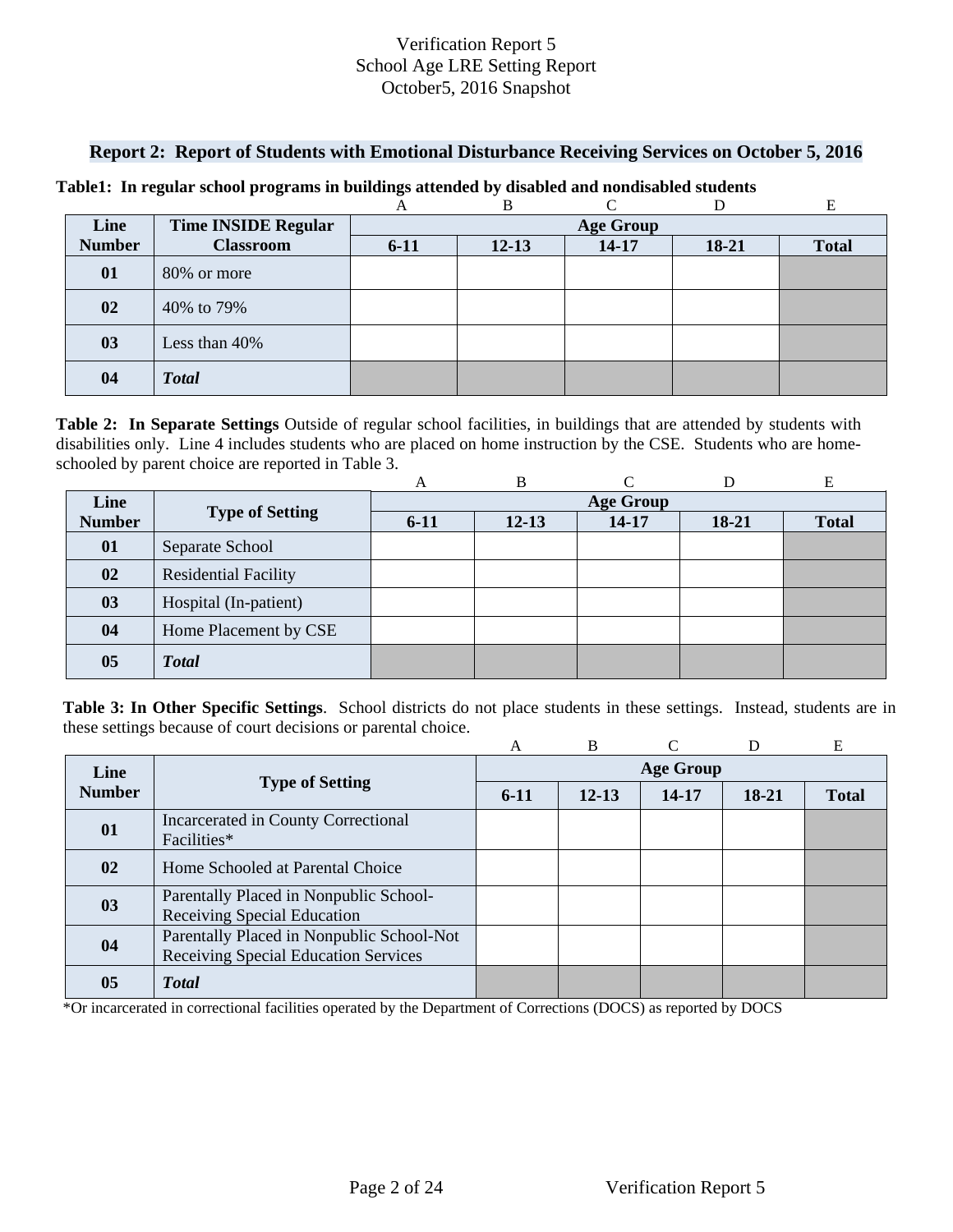## **Report 3: Report of Students with Learning Disabilities Receiving Services on October 5,2016**

|               |                            |                  | B         | ⌒         |       |              |  |  |
|---------------|----------------------------|------------------|-----------|-----------|-------|--------------|--|--|
| Line          | <b>Time INSIDE Regular</b> | <b>Age Group</b> |           |           |       |              |  |  |
| <b>Number</b> | <b>Classroom</b>           | $6 - 11$         | $12 - 13$ | $14 - 17$ | 18-21 | <b>Total</b> |  |  |
| 01            | 80% or more                |                  |           |           |       |              |  |  |
| 02            | 40% to 79%                 |                  |           |           |       |              |  |  |
| 03            | Less than 40%              |                  |           |           |       |              |  |  |
| 04            | <b>Total</b>               |                  |           |           |       |              |  |  |

#### **Table1: In regular school programs in buildings attended by disabled and nondisabled students**

schooled by parent choice are reported in Table 3.<br>
A B C D E **Table 2: In Separate Settings** Outside of regular school facilities, in buildings that are attended by students with disabilities only. Line 4 includes students who are placed on home instruction by the CSE. Students who are home-

|                |                             | A                | B         |       |         | Е            |  |  |
|----------------|-----------------------------|------------------|-----------|-------|---------|--------------|--|--|
| Line           |                             | <b>Age Group</b> |           |       |         |              |  |  |
| <b>Number</b>  | <b>Type of Setting</b>      | $6-11$           | $12 - 13$ | 14-17 | $18-21$ | <b>Total</b> |  |  |
| 01             | Separate School             |                  |           |       |         |              |  |  |
| 02             | <b>Residential Facility</b> |                  |           |       |         |              |  |  |
| 03             | Hospital (In-patient)       |                  |           |       |         |              |  |  |
| 04             | Home Placement by CSE       |                  |           |       |         |              |  |  |
| 0 <sub>5</sub> | <b>Total</b>                |                  |           |       |         |              |  |  |

**Table 3: In Other Specific Settings**. School districts do not place students in these settings. Instead, students are in these settings because of court decisions or parental choice.

|               |                                                                                   | А                | <sub>B</sub> |       | D     | E            |  |  |
|---------------|-----------------------------------------------------------------------------------|------------------|--------------|-------|-------|--------------|--|--|
| Line          | <b>Type of Setting</b>                                                            | <b>Age Group</b> |              |       |       |              |  |  |
| <b>Number</b> |                                                                                   | $6-11$           | $12 - 13$    | 14-17 | 18-21 | <b>Total</b> |  |  |
| 01            | Incarcerated in County Correctional<br>Facilities*                                |                  |              |       |       |              |  |  |
| 02            | Home Schooled at Parental Choice                                                  |                  |              |       |       |              |  |  |
| 03            | Parentally Placed in Nonpublic School-<br>Receiving Special Education             |                  |              |       |       |              |  |  |
| 04            | Parentally Placed in Nonpublic School-Not<br>Receiving Special Education Services |                  |              |       |       |              |  |  |
| 05            | <b>T</b> otal                                                                     |                  |              |       |       |              |  |  |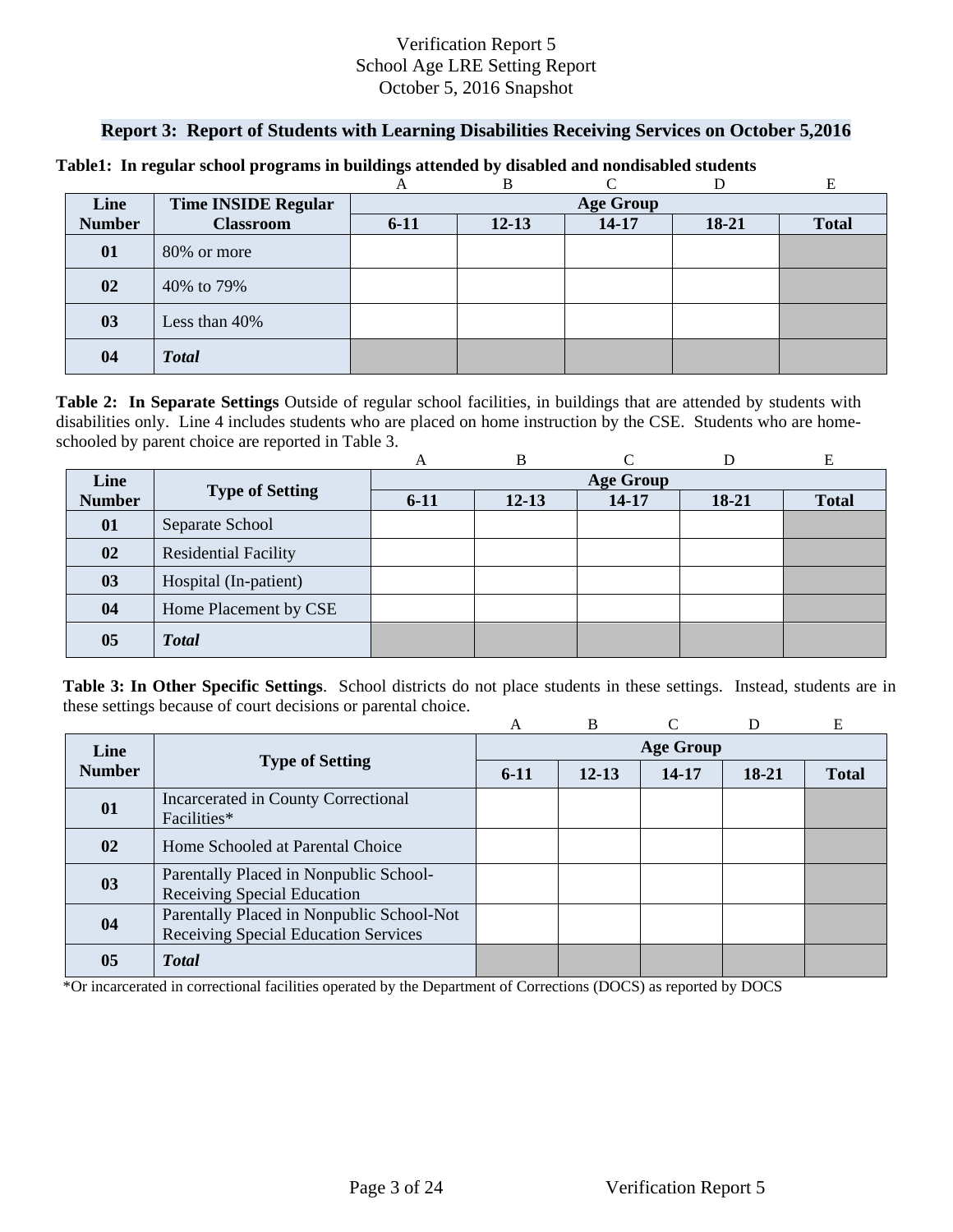## **Report 4: Report of Students with Intellectual Disability Receiving Services on October 5, 2016**

|               |                            |                  | В         |           |       |              |  |  |
|---------------|----------------------------|------------------|-----------|-----------|-------|--------------|--|--|
| Line          | <b>Time INSIDE Regular</b> | <b>Age Group</b> |           |           |       |              |  |  |
| <b>Number</b> | <b>Classroom</b>           | $6 - 11$         | $12 - 13$ | $14 - 17$ | 18-21 | <b>Total</b> |  |  |
| 01            | 80% or more                |                  |           |           |       |              |  |  |
| 02            | 40% to 79%                 |                  |           |           |       |              |  |  |
| 03            | Less than 40%              |                  |           |           |       |              |  |  |
| 04            | <b>Total</b>               |                  |           |           |       |              |  |  |

#### **Table1: In regular school programs in buildings attended by disabled and nondisabled students**

schooled by parent choice are reported in Table 3.<br>
A B C D E **Table 2: In Separate Settings** Outside of regular school facilities, in buildings that are attended by students with disabilities only. Line 4 includes students who are placed on home instruction by the CSE. Students who are home-

|                |                             | A                | B         |       |         | Е            |  |  |
|----------------|-----------------------------|------------------|-----------|-------|---------|--------------|--|--|
| Line           | <b>Type of Setting</b>      | <b>Age Group</b> |           |       |         |              |  |  |
| <b>Number</b>  |                             | $6 - 11$         | $12 - 13$ | 14-17 | $18-21$ | <b>Total</b> |  |  |
| 01             | Separate School             |                  |           |       |         |              |  |  |
| 02             | <b>Residential Facility</b> |                  |           |       |         |              |  |  |
| 03             | Hospital (In-patient)       |                  |           |       |         |              |  |  |
| 04             | Home Placement by CSE       |                  |           |       |         |              |  |  |
| 0 <sub>5</sub> | <b>Total</b>                |                  |           |       |         |              |  |  |

**Table 3: In Other Specific Settings**. School districts do not place students in these settings. Instead, students are in these settings because of court decisions or parental choice.

|               |                                                                                          | A                | B         |       | D       | E            |  |  |
|---------------|------------------------------------------------------------------------------------------|------------------|-----------|-------|---------|--------------|--|--|
| Line          | <b>Type of Setting</b>                                                                   | <b>Age Group</b> |           |       |         |              |  |  |
| <b>Number</b> |                                                                                          | $6-11$           | $12 - 13$ | 14-17 | $18-21$ | <b>Total</b> |  |  |
| 01            | Incarcerated in County Correctional<br>Facilities*                                       |                  |           |       |         |              |  |  |
| 02            | Home Schooled at Parental Choice                                                         |                  |           |       |         |              |  |  |
| 03            | Parentally Placed in Nonpublic School-<br><b>Receiving Special Education</b>             |                  |           |       |         |              |  |  |
| 04            | Parentally Placed in Nonpublic School-Not<br><b>Receiving Special Education Services</b> |                  |           |       |         |              |  |  |
| 05            | <b>Total</b>                                                                             |                  |           |       |         |              |  |  |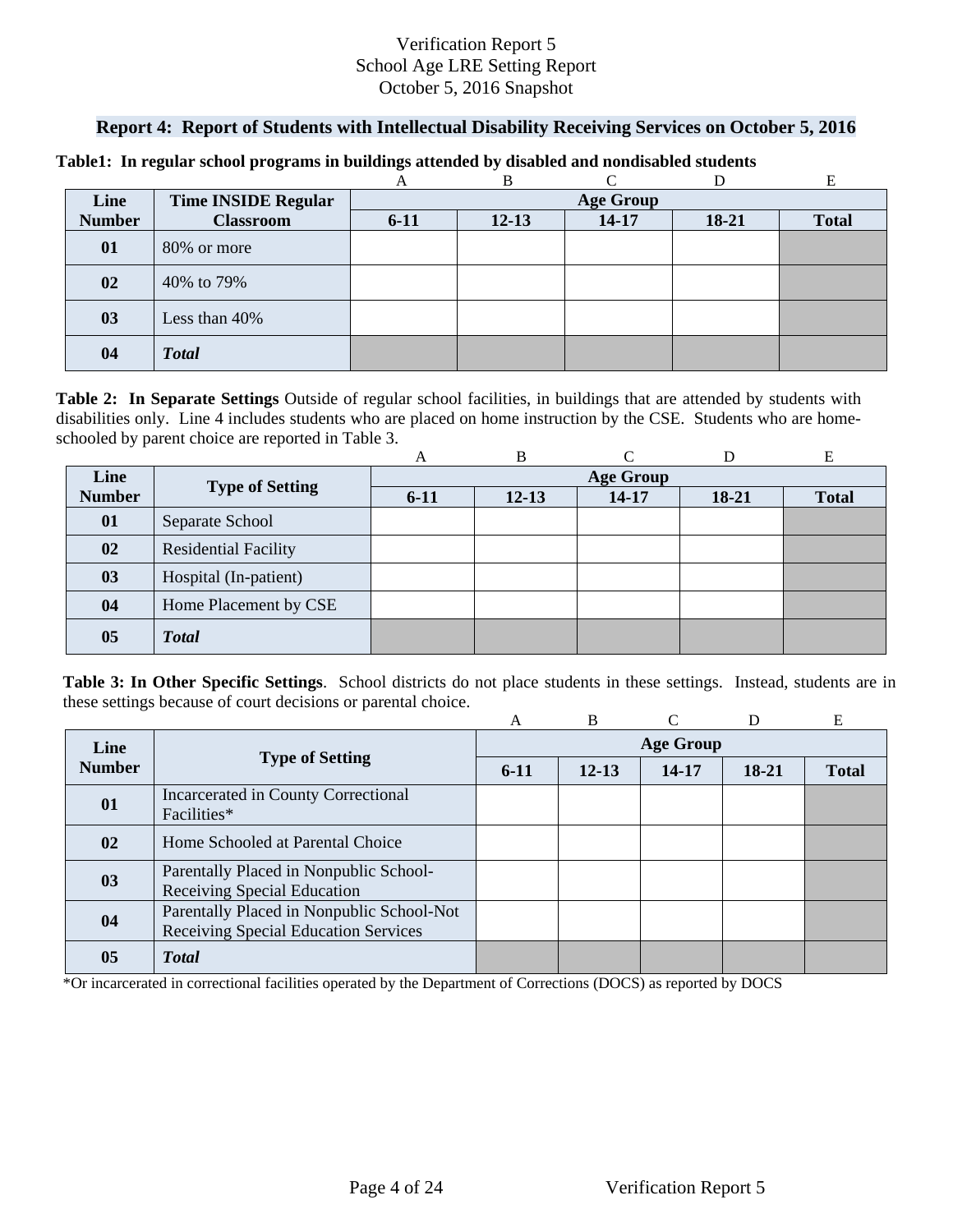### **Report 5: Report of Students with Deafness Receiving Services on October 5, 2016**

|               |                            |                  | В         |           |       | E            |  |  |
|---------------|----------------------------|------------------|-----------|-----------|-------|--------------|--|--|
| Line          | <b>Time INSIDE Regular</b> | <b>Age Group</b> |           |           |       |              |  |  |
| <b>Number</b> | <b>Classroom</b>           | $6 - 11$         | $12 - 13$ | $14 - 17$ | 18-21 | <b>Total</b> |  |  |
| 01            | 80% or more                |                  |           |           |       |              |  |  |
| 02            | 40% to 79%                 |                  |           |           |       |              |  |  |
| 03            | Less than 40%              |                  |           |           |       |              |  |  |
| 04            | <b>Total</b>               |                  |           |           |       |              |  |  |

#### **Table1: In regular school programs in buildings attended by disabled and nondisabled students**

schooled by parent choice are reported in Table 3.<br>
A B C D E **Table 2: In Separate Settings** Outside of regular school facilities, in buildings that are attended by students with disabilities only. Line 4 includes students who are placed on home instruction by the CSE. Students who are home-

|                |                             | A                | B         |       |         | Е            |  |  |
|----------------|-----------------------------|------------------|-----------|-------|---------|--------------|--|--|
| Line           |                             | <b>Age Group</b> |           |       |         |              |  |  |
| <b>Number</b>  | <b>Type of Setting</b>      | $6-11$           | $12 - 13$ | 14-17 | $18-21$ | <b>Total</b> |  |  |
| 01             | Separate School             |                  |           |       |         |              |  |  |
| 02             | <b>Residential Facility</b> |                  |           |       |         |              |  |  |
| 03             | Hospital (In-patient)       |                  |           |       |         |              |  |  |
| 04             | Home Placement by CSE       |                  |           |       |         |              |  |  |
| 0 <sub>5</sub> | <b>Total</b>                |                  |           |       |         |              |  |  |

**Table 3: In Other Specific Settings**. School districts do not place students in these settings. Instead, students are in these settings because of court decisions or parental choice.

|               |                                                                                   | А                | <sub>B</sub> |       | D     | E            |  |  |
|---------------|-----------------------------------------------------------------------------------|------------------|--------------|-------|-------|--------------|--|--|
| Line          |                                                                                   | <b>Age Group</b> |              |       |       |              |  |  |
| <b>Number</b> | <b>Type of Setting</b>                                                            | $6-11$           | $12 - 13$    | 14-17 | 18-21 | <b>Total</b> |  |  |
| 01            | Incarcerated in County Correctional<br>Facilities*                                |                  |              |       |       |              |  |  |
| 02            | Home Schooled at Parental Choice                                                  |                  |              |       |       |              |  |  |
| 03            | Parentally Placed in Nonpublic School-<br>Receiving Special Education             |                  |              |       |       |              |  |  |
| 04            | Parentally Placed in Nonpublic School-Not<br>Receiving Special Education Services |                  |              |       |       |              |  |  |
| 05            | <b>T</b> otal                                                                     |                  |              |       |       |              |  |  |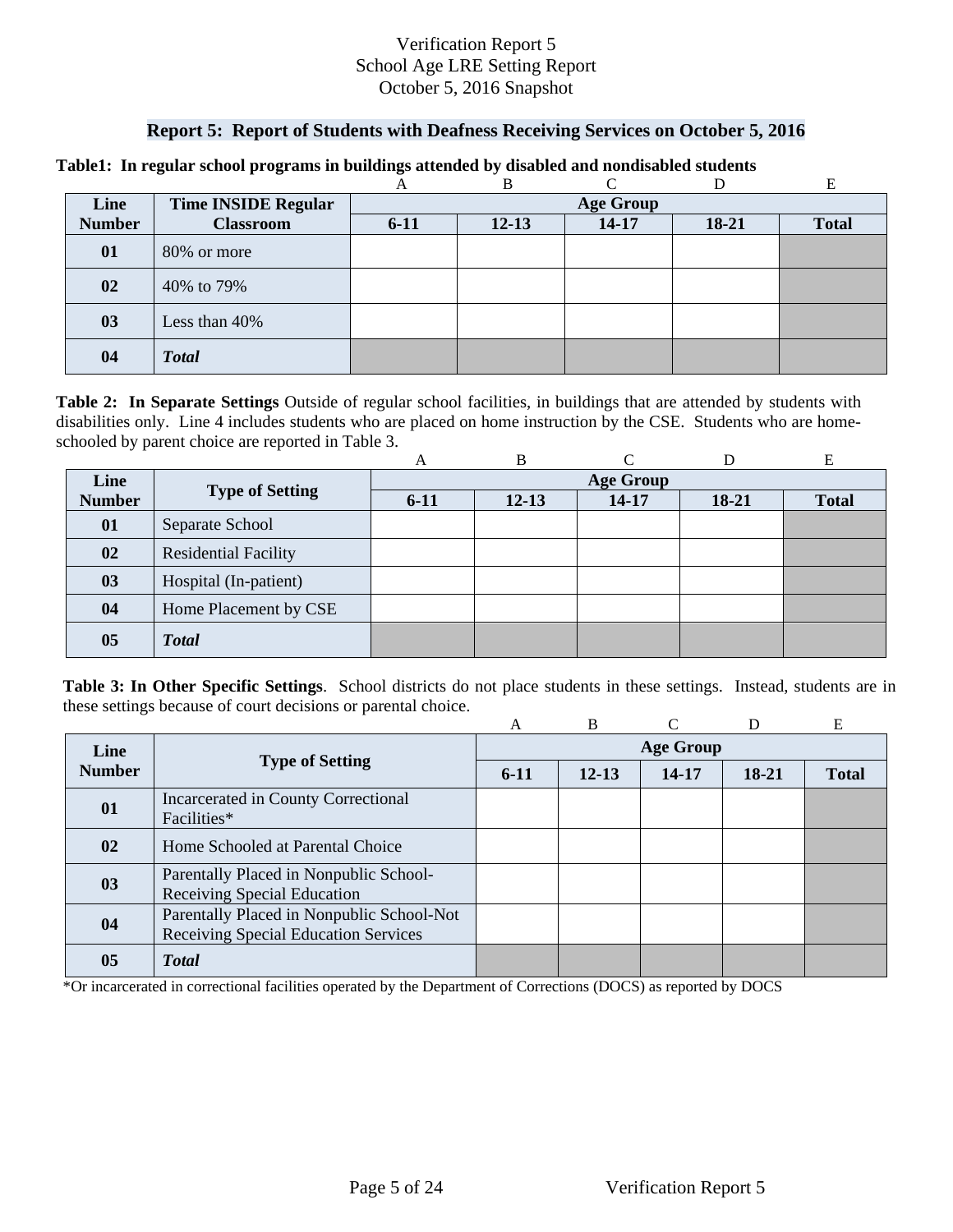### **Report 6: Report of Students with Hearing Impairments Receiving Services on October 5, 2016**

|               |                            |                  | B         | ⌒         |       |              |  |  |
|---------------|----------------------------|------------------|-----------|-----------|-------|--------------|--|--|
| Line          | <b>Time INSIDE Regular</b> | <b>Age Group</b> |           |           |       |              |  |  |
| <b>Number</b> | <b>Classroom</b>           | $6 - 11$         | $12 - 13$ | $14 - 17$ | 18-21 | <b>Total</b> |  |  |
| 01            | 80% or more                |                  |           |           |       |              |  |  |
| 02            | 40% to 79%                 |                  |           |           |       |              |  |  |
| 03            | Less than 40%              |                  |           |           |       |              |  |  |
| 04            | <b>Total</b>               |                  |           |           |       |              |  |  |

#### **Table1: In regular school programs in buildings attended by disabled and nondisabled students**

schooled by parent choice are reported in Table 3.<br>
A B C D E **Table 2: In Separate Settings** Outside of regular school facilities, in buildings that are attended by students with disabilities only. Line 4 includes students who are placed on home instruction by the CSE. Students who are home-

|               |                             | A                | B         |       |         | E            |  |  |
|---------------|-----------------------------|------------------|-----------|-------|---------|--------------|--|--|
| Line          |                             | <b>Age Group</b> |           |       |         |              |  |  |
| <b>Number</b> | <b>Type of Setting</b>      | $6 - 11$         | $12 - 13$ | 14-17 | $18-21$ | <b>Total</b> |  |  |
| 01            | Separate School             |                  |           |       |         |              |  |  |
| 02            | <b>Residential Facility</b> |                  |           |       |         |              |  |  |
| 03            | Hospital (In-patient)       |                  |           |       |         |              |  |  |
| 04            | Home Placement by CSE       |                  |           |       |         |              |  |  |
| 05            | <b>Total</b>                |                  |           |       |         |              |  |  |

**Table 3: In Other Specific Settings**. School districts do not place students in these settings. Instead, students are in these settings because of court decisions or parental choice.

|               |                                                                                   | А                | <sub>B</sub> |       | D     | E            |  |  |
|---------------|-----------------------------------------------------------------------------------|------------------|--------------|-------|-------|--------------|--|--|
| Line          |                                                                                   | <b>Age Group</b> |              |       |       |              |  |  |
| <b>Number</b> | <b>Type of Setting</b>                                                            | $6-11$           | $12 - 13$    | 14-17 | 18-21 | <b>Total</b> |  |  |
| 01            | Incarcerated in County Correctional<br>Facilities*                                |                  |              |       |       |              |  |  |
| 02            | Home Schooled at Parental Choice                                                  |                  |              |       |       |              |  |  |
| 03            | Parentally Placed in Nonpublic School-<br>Receiving Special Education             |                  |              |       |       |              |  |  |
| 04            | Parentally Placed in Nonpublic School-Not<br>Receiving Special Education Services |                  |              |       |       |              |  |  |
| 05            | <b>T</b> otal                                                                     |                  |              |       |       |              |  |  |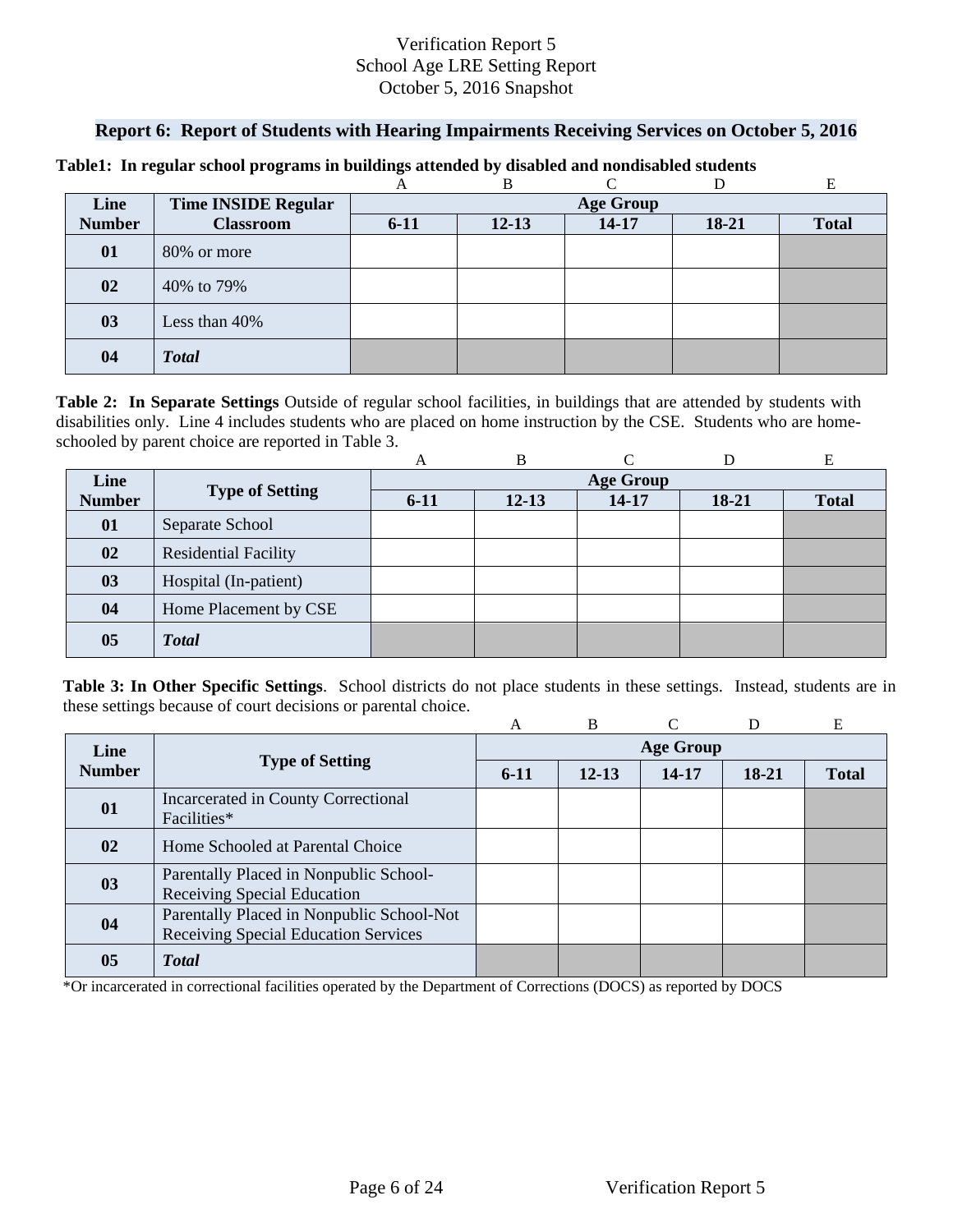### **Report 7: Report of Students with Speech or Language Receiving Services on October 5, 2016**

|               |                            |                  | B         | ⌒         |           |              |  |  |
|---------------|----------------------------|------------------|-----------|-----------|-----------|--------------|--|--|
| Line          | <b>Time INSIDE Regular</b> | <b>Age Group</b> |           |           |           |              |  |  |
| <b>Number</b> | <b>Classroom</b>           | $6 - 11$         | $12 - 13$ | $14 - 17$ | $18 - 21$ | <b>Total</b> |  |  |
| 01            | 80% or more                |                  |           |           |           |              |  |  |
| 02            | 40% to 79%                 |                  |           |           |           |              |  |  |
| 03            | Less than 40%              |                  |           |           |           |              |  |  |
| 04            | <b>Total</b>               |                  |           |           |           |              |  |  |

#### **Table1: In regular school programs in buildings attended by disabled and nondisabled students**

schooled by parent choice are reported in Table 3.<br>
A B C D E **Table 2: In Separate Settings** Outside of regular school facilities, in buildings that are attended by students with disabilities only. Line 4 includes students who are placed on home instruction by the CSE. Students who are home-

|                |                             | A                | B         |       |         | E            |  |  |
|----------------|-----------------------------|------------------|-----------|-------|---------|--------------|--|--|
| Line           |                             | <b>Age Group</b> |           |       |         |              |  |  |
| <b>Number</b>  | <b>Type of Setting</b>      | $6 - 11$         | $12 - 13$ | 14-17 | $18-21$ | <b>Total</b> |  |  |
| 01             | Separate School             |                  |           |       |         |              |  |  |
| 02             | <b>Residential Facility</b> |                  |           |       |         |              |  |  |
| 03             | Hospital (In-patient)       |                  |           |       |         |              |  |  |
| 04             | Home Placement by CSE       |                  |           |       |         |              |  |  |
| 0 <sub>5</sub> | <b>Total</b>                |                  |           |       |         |              |  |  |

**Table 3: In Other Specific Settings**. School districts do not place students in these settings. Instead, students are in these settings because of court decisions or parental choice.

|               |                                                                                   | A                | B         |       | D     | E            |  |  |
|---------------|-----------------------------------------------------------------------------------|------------------|-----------|-------|-------|--------------|--|--|
| Line          |                                                                                   | <b>Age Group</b> |           |       |       |              |  |  |
| <b>Number</b> | <b>Type of Setting</b>                                                            | $6-11$           | $12 - 13$ | 14-17 | 18-21 | <b>Total</b> |  |  |
| 01            | Incarcerated in County Correctional<br>Facilities*                                |                  |           |       |       |              |  |  |
| 02            | Home Schooled at Parental Choice                                                  |                  |           |       |       |              |  |  |
| 03            | Parentally Placed in Nonpublic School-<br>Receiving Special Education             |                  |           |       |       |              |  |  |
| 04            | Parentally Placed in Nonpublic School-Not<br>Receiving Special Education Services |                  |           |       |       |              |  |  |
| 05            | <b>T</b> otal                                                                     |                  |           |       |       |              |  |  |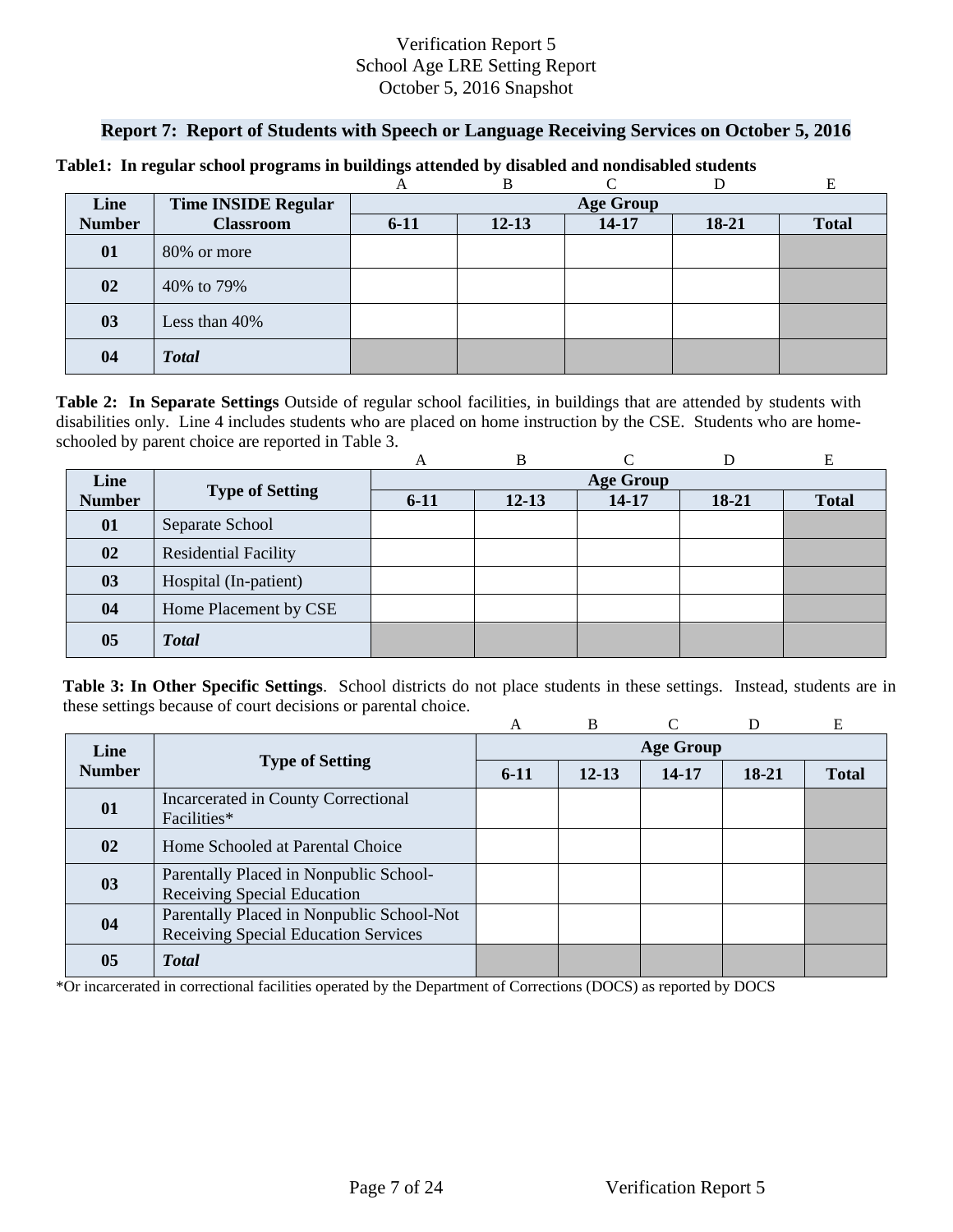## **Report 8: Report of Students with Visual Impairments (including Blindness) Receiving Services on October 5, 2016**

#### **Table1: In regular school programs in buildings attended by disabled and nondisabled students**

|               |                            |                  | В         |           |       | E            |  |  |
|---------------|----------------------------|------------------|-----------|-----------|-------|--------------|--|--|
| Line          | <b>Time INSIDE Regular</b> | <b>Age Group</b> |           |           |       |              |  |  |
| <b>Number</b> | <b>Classroom</b>           | $6 - 11$         | $12 - 13$ | $14 - 17$ | 18-21 | <b>Total</b> |  |  |
| 01            | 80% or more                |                  |           |           |       |              |  |  |
| 02            | 40% to 79%                 |                  |           |           |       |              |  |  |
| 03            | Less than 40%              |                  |           |           |       |              |  |  |
| 04            | <b>Total</b>               |                  |           |           |       |              |  |  |

 schooled by parent choice are reported in Table 3. **Table 2: In Separate Settings** Outside of regular school facilities, in buildings that are attended by students with disabilities only. Line 4 includes students who are placed on home instruction by the CSE. Students who are home-

|               |                             | А                | B         |           |         | E            |  |  |
|---------------|-----------------------------|------------------|-----------|-----------|---------|--------------|--|--|
| Line          | <b>Type of Setting</b>      | <b>Age Group</b> |           |           |         |              |  |  |
| <b>Number</b> |                             | $6-11$           | $12 - 13$ | $14 - 17$ | $18-21$ | <b>Total</b> |  |  |
| 01            | Separate School             |                  |           |           |         |              |  |  |
| 02            | <b>Residential Facility</b> |                  |           |           |         |              |  |  |
| 03            | Hospital (In-patient)       |                  |           |           |         |              |  |  |
| 04            | Home Placement by CSE       |                  |           |           |         |              |  |  |
| 05            | <b>Total</b>                |                  |           |           |         |              |  |  |

**Table 3: In Other Specific Settings**. School districts do not place students in these settings. Instead, students are in these settings because of court decisions or parental choice.

|               |                                                                                   | A                | B         | ⌒     | D     | Е            |  |  |
|---------------|-----------------------------------------------------------------------------------|------------------|-----------|-------|-------|--------------|--|--|
| Line          |                                                                                   | <b>Age Group</b> |           |       |       |              |  |  |
| <b>Number</b> | <b>Type of Setting</b>                                                            | $6-11$           | $12 - 13$ | 14-17 | 18-21 | <b>Total</b> |  |  |
| 01            | Incarcerated in County Correctional<br>Facilities*                                |                  |           |       |       |              |  |  |
| 02            | Home Schooled at Parental Choice                                                  |                  |           |       |       |              |  |  |
| 03            | Parentally Placed in Nonpublic School-<br>Receiving Special Education             |                  |           |       |       |              |  |  |
| 04            | Parentally Placed in Nonpublic School-Not<br>Receiving Special Education Services |                  |           |       |       |              |  |  |
| 05            | <b>Total</b>                                                                      |                  |           |       |       |              |  |  |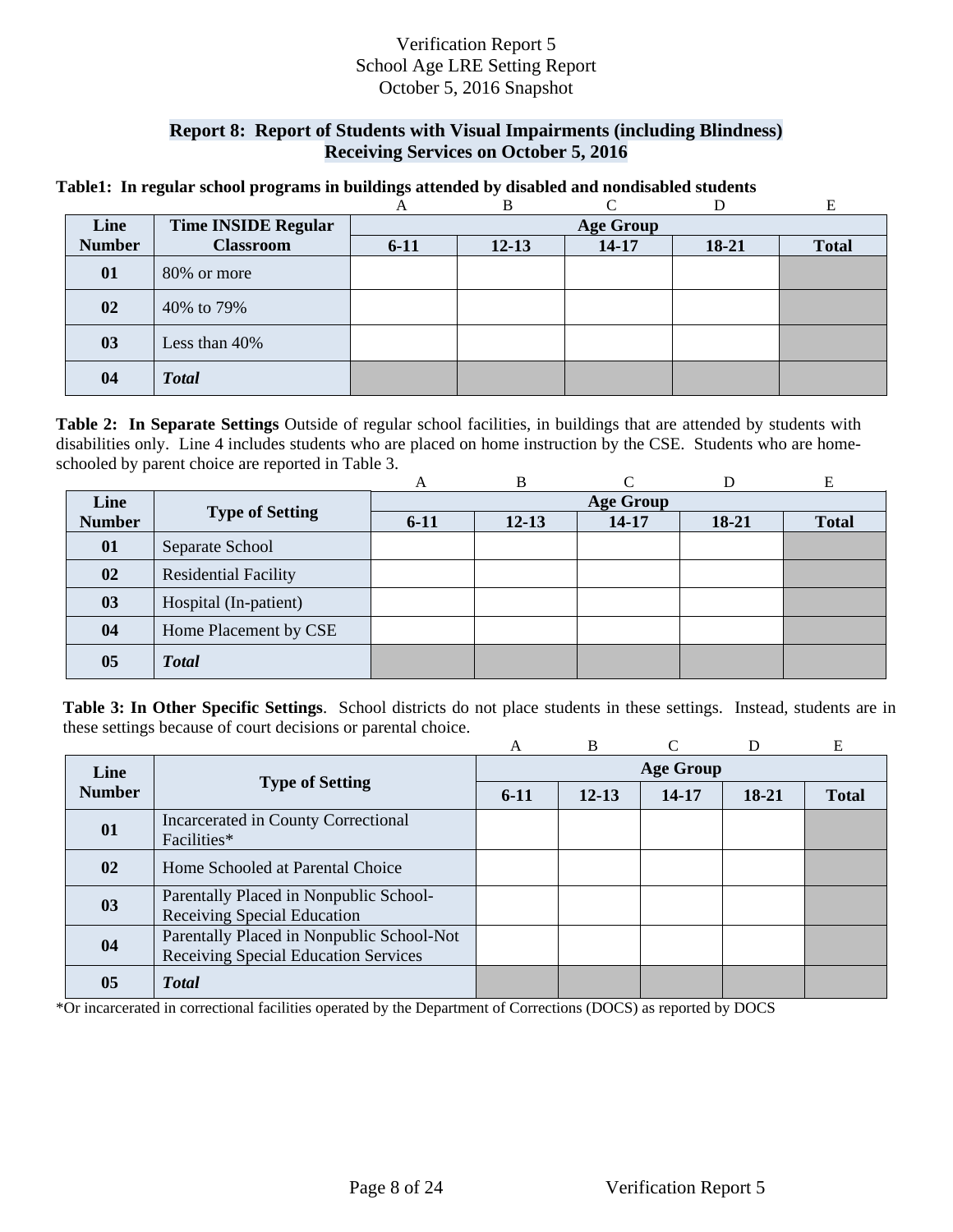### **Report 9: Report of Students with Orthopedic Impairments Receiving Services on October 5, 2016**

|               |                            |                  | B         | $\sqrt{ }$ |       |              |  |  |
|---------------|----------------------------|------------------|-----------|------------|-------|--------------|--|--|
| Line          | <b>Time INSIDE Regular</b> | <b>Age Group</b> |           |            |       |              |  |  |
| <b>Number</b> | <b>Classroom</b>           | $6 - 11$         | $12 - 13$ | $14 - 17$  | 18-21 | <b>Total</b> |  |  |
| 01            | 80% or more                |                  |           |            |       |              |  |  |
| 02            | 40% to 79%                 |                  |           |            |       |              |  |  |
| 03            | Less than 40%              |                  |           |            |       |              |  |  |
| 04            | <b>Total</b>               |                  |           |            |       |              |  |  |

#### **Table1: In regular school programs in buildings attended by disabled and nondisabled students**

schooled by parent choice are reported in Table 3.<br>
A B C D E **Table 2: In Separate Settings** Outside of regular school facilities, in buildings that are attended by students with disabilities only. Line 4 includes students who are placed on home instruction by the CSE. Students who are home-

|                |                             | A      | B         |                  |         | Е            |
|----------------|-----------------------------|--------|-----------|------------------|---------|--------------|
| Line           |                             |        |           | <b>Age Group</b> |         |              |
| <b>Number</b>  | <b>Type of Setting</b>      | $6-11$ | $12 - 13$ | 14-17            | $18-21$ | <b>Total</b> |
| 01             | Separate School             |        |           |                  |         |              |
| 02             | <b>Residential Facility</b> |        |           |                  |         |              |
| 03             | Hospital (In-patient)       |        |           |                  |         |              |
| 04             | Home Placement by CSE       |        |           |                  |         |              |
| 0 <sub>5</sub> | <b>Total</b>                |        |           |                  |         |              |

**Table 3: In Other Specific Settings**. School districts do not place students in these settings. Instead, students are in these settings because of court decisions or parental choice.

|               |                                                    | A                | B         |       | D     | E            |  |  |
|---------------|----------------------------------------------------|------------------|-----------|-------|-------|--------------|--|--|
| Line          |                                                    | <b>Age Group</b> |           |       |       |              |  |  |
| <b>Number</b> | <b>Type of Setting</b>                             | $6-11$           | $12 - 13$ | 14-17 | 18-21 | <b>Total</b> |  |  |
| 01            | Incarcerated in County Correctional<br>Facilities* |                  |           |       |       |              |  |  |
|               |                                                    |                  |           |       |       |              |  |  |
| 02            | Home Schooled at Parental Choice                   |                  |           |       |       |              |  |  |
| 03            | Parentally Placed in Nonpublic School-             |                  |           |       |       |              |  |  |
|               | Receiving Special Education                        |                  |           |       |       |              |  |  |
| 04            | Parentally Placed in Nonpublic School-Not          |                  |           |       |       |              |  |  |
|               | Receiving Special Education Services               |                  |           |       |       |              |  |  |
| 05            | <b>T</b> otal                                      |                  |           |       |       |              |  |  |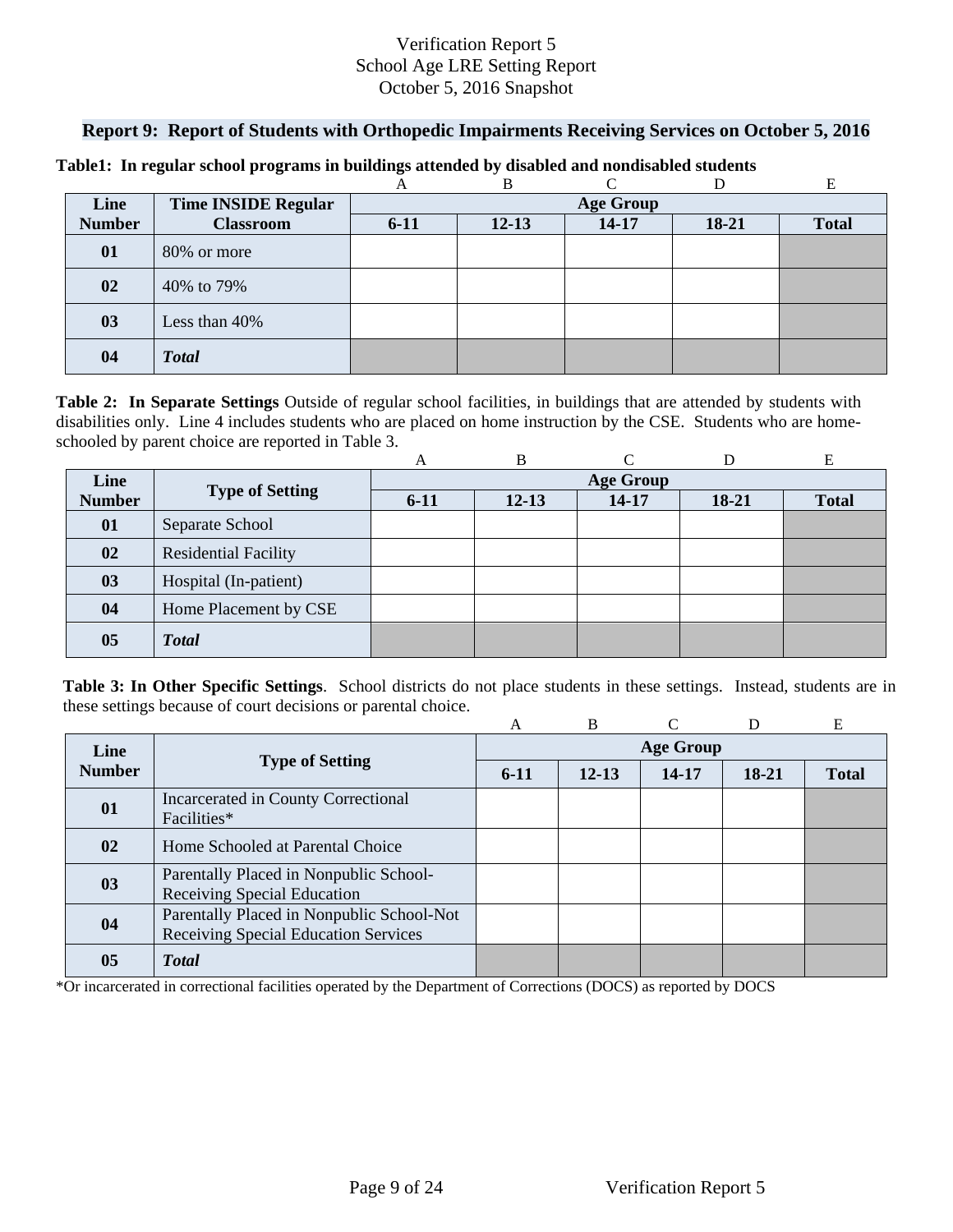### **Report 10: Report of Students with Other Health Impairments Receiving Services on October 5, 2016**

|               |                            |                  | B         | $\sqrt{ }$ |       |              |  |  |
|---------------|----------------------------|------------------|-----------|------------|-------|--------------|--|--|
| Line          | <b>Time INSIDE Regular</b> | <b>Age Group</b> |           |            |       |              |  |  |
| <b>Number</b> | <b>Classroom</b>           | $6 - 11$         | $12 - 13$ | $14 - 17$  | 18-21 | <b>Total</b> |  |  |
| 01            | 80% or more                |                  |           |            |       |              |  |  |
| 02            | 40% to 79%                 |                  |           |            |       |              |  |  |
| 03            | Less than 40%              |                  |           |            |       |              |  |  |
| 04            | <b>Total</b>               |                  |           |            |       |              |  |  |

#### **Table1: In regular school programs in buildings attended by disabled and nondisabled students**

schooled by parent choice are reported in Table 3.<br>
A B C D E **Table 2: In Separate Settings** Outside of regular school facilities, in buildings that are attended by students with disabilities only. Line 4 includes students who are placed on home instruction by the CSE. Students who are home-

|                |                             | A      | B         |                  |         | Е            |
|----------------|-----------------------------|--------|-----------|------------------|---------|--------------|
| Line           |                             |        |           | <b>Age Group</b> |         |              |
| <b>Number</b>  | <b>Type of Setting</b>      | $6-11$ | $12 - 13$ | 14-17            | $18-21$ | <b>Total</b> |
| 01             | Separate School             |        |           |                  |         |              |
| 02             | <b>Residential Facility</b> |        |           |                  |         |              |
| 03             | Hospital (In-patient)       |        |           |                  |         |              |
| 04             | Home Placement by CSE       |        |           |                  |         |              |
| 0 <sub>5</sub> | <b>Total</b>                |        |           |                  |         |              |

**Table 3: In Other Specific Settings**. School districts do not place students in these settings. Instead, students are in these settings because of court decisions or parental choice.

|               |                                                                                   | A                | B         |       | D     | E            |  |  |
|---------------|-----------------------------------------------------------------------------------|------------------|-----------|-------|-------|--------------|--|--|
| Line          |                                                                                   | <b>Age Group</b> |           |       |       |              |  |  |
| <b>Number</b> | <b>Type of Setting</b>                                                            | $6-11$           | $12 - 13$ | 14-17 | 18-21 | <b>Total</b> |  |  |
| 01            | Incarcerated in County Correctional<br>Facilities*                                |                  |           |       |       |              |  |  |
| 02            | Home Schooled at Parental Choice                                                  |                  |           |       |       |              |  |  |
| 03            | Parentally Placed in Nonpublic School-<br>Receiving Special Education             |                  |           |       |       |              |  |  |
| 04            | Parentally Placed in Nonpublic School-Not<br>Receiving Special Education Services |                  |           |       |       |              |  |  |
| 05            | <b>T</b> otal                                                                     |                  |           |       |       |              |  |  |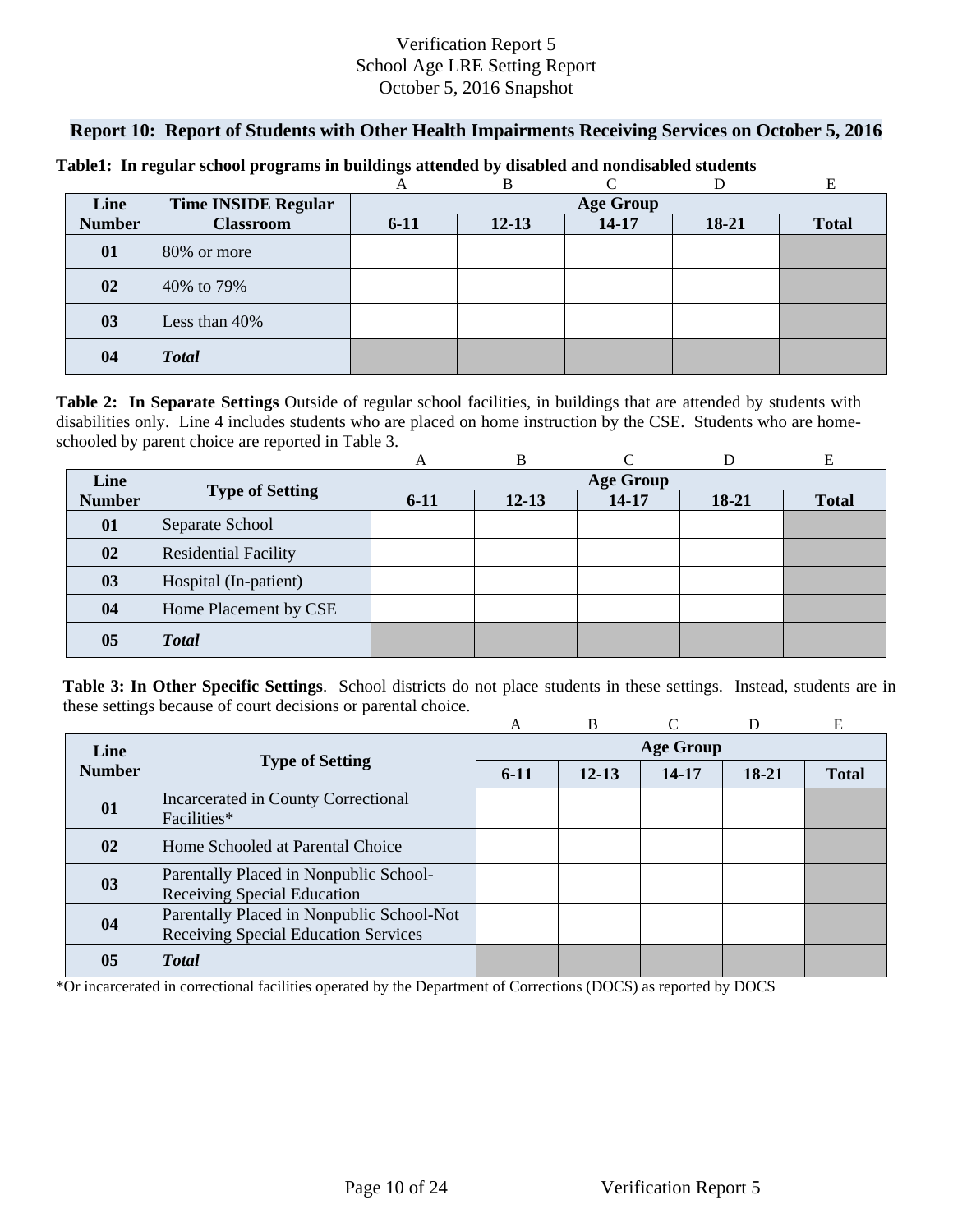## **Report 11: Report of Students with Multiple Disabilities Receiving Services on October 5, 2016**

|               |                            |          | B                | ⌒         |           |              |  |  |  |
|---------------|----------------------------|----------|------------------|-----------|-----------|--------------|--|--|--|
| Line          | <b>Time INSIDE Regular</b> |          | <b>Age Group</b> |           |           |              |  |  |  |
| <b>Number</b> | <b>Classroom</b>           | $6 - 11$ | $12 - 13$        | $14 - 17$ | $18 - 21$ | <b>Total</b> |  |  |  |
| 01            | 80% or more                |          |                  |           |           |              |  |  |  |
| 02            | 40% to 79%                 |          |                  |           |           |              |  |  |  |
| 03            | Less than 40%              |          |                  |           |           |              |  |  |  |
| 04            | <b>Total</b>               |          |                  |           |           |              |  |  |  |

#### **Table1: In regular school programs in buildings attended by disabled and nondisabled students**

schooled by parent choice are reported in Table 3.<br>
A B C D E **Table 2: In Separate Settings** Outside of regular school facilities, in buildings that are attended by students with disabilities only. Line 4 includes students who are placed on home instruction by the CSE. Students who are home-

|               |                             | A                | B         |       |         | Е            |  |  |
|---------------|-----------------------------|------------------|-----------|-------|---------|--------------|--|--|
| Line          |                             | <b>Age Group</b> |           |       |         |              |  |  |
| <b>Number</b> | <b>Type of Setting</b>      | $6 - 11$         | $12 - 13$ | 14-17 | $18-21$ | <b>Total</b> |  |  |
| 01            | Separate School             |                  |           |       |         |              |  |  |
| 02            | <b>Residential Facility</b> |                  |           |       |         |              |  |  |
| 03            | Hospital (In-patient)       |                  |           |       |         |              |  |  |
| 04            | Home Placement by CSE       |                  |           |       |         |              |  |  |
| 05            | <b>Total</b>                |                  |           |       |         |              |  |  |

**Table 3: In Other Specific Settings**. School districts do not place students in these settings. Instead, students are in these settings because of court decisions or parental choice.

|               |                                                                                   | A                | B         |           |       | E            |  |  |
|---------------|-----------------------------------------------------------------------------------|------------------|-----------|-----------|-------|--------------|--|--|
| Line          |                                                                                   | <b>Age Group</b> |           |           |       |              |  |  |
| <b>Number</b> | <b>Type of Setting</b>                                                            | $6-11$           | $12 - 13$ | $14 - 17$ | 18-21 | <b>Total</b> |  |  |
| 01            | Incarcerated in County Correctional<br>Facilities*                                |                  |           |           |       |              |  |  |
| 02            | Home Schooled at Parental Choice                                                  |                  |           |           |       |              |  |  |
| 03            | Parentally Placed in Nonpublic School-<br>Receiving Special Education             |                  |           |           |       |              |  |  |
| 04            | Parentally Placed in Nonpublic School-Not<br>Receiving Special Education Services |                  |           |           |       |              |  |  |
| 05            | <b>T</b> otal                                                                     |                  |           |           |       |              |  |  |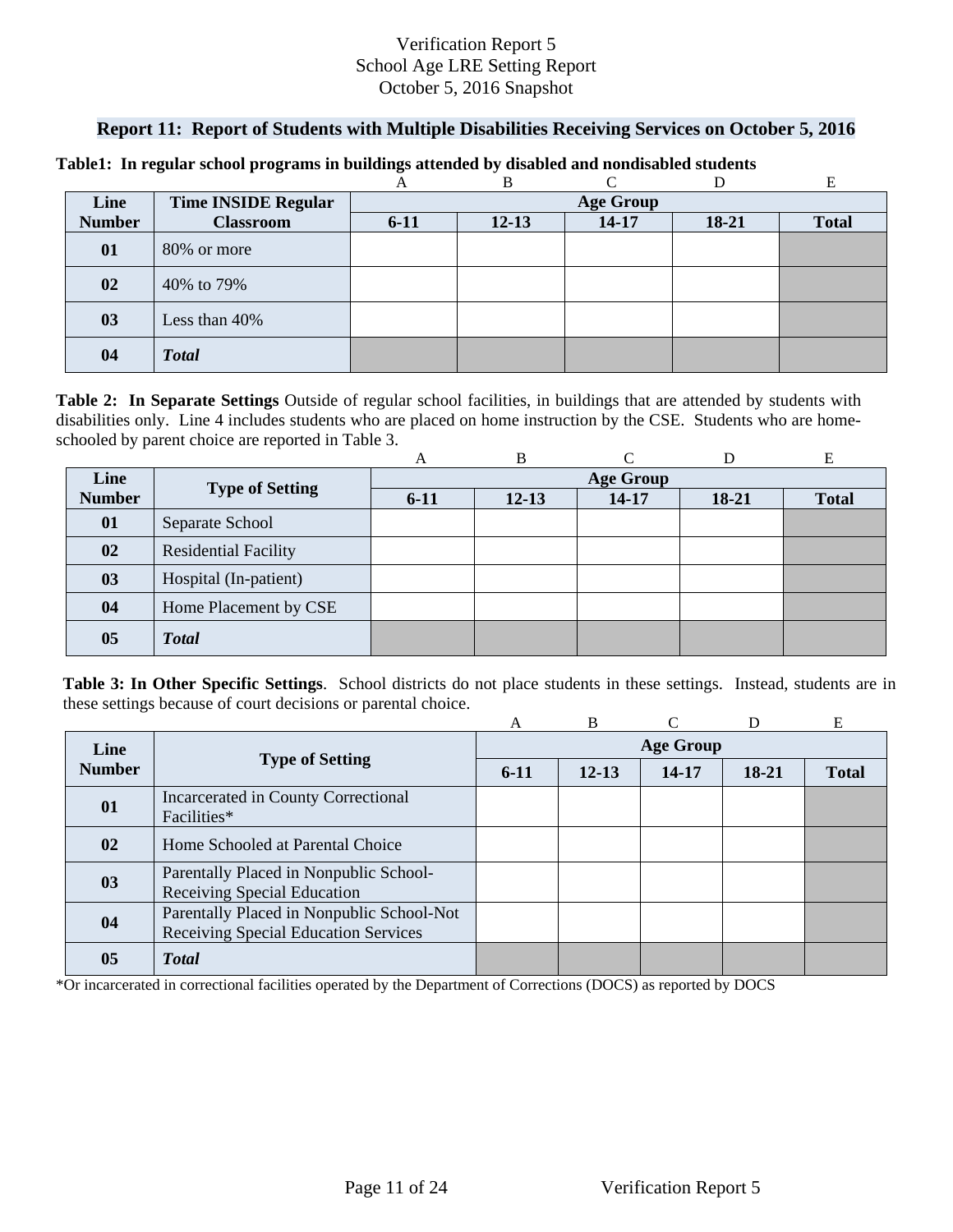## **Report 12: Report of Students with Deaf - Blindness Receiving Services on October 5, 2016**

|               |                            |          | B                |           |       |              |  |  |  |
|---------------|----------------------------|----------|------------------|-----------|-------|--------------|--|--|--|
| Line          | <b>Time INSIDE Regular</b> |          | <b>Age Group</b> |           |       |              |  |  |  |
| <b>Number</b> | <b>Classroom</b>           | $6 - 11$ | $12 - 13$        | $14 - 17$ | 18-21 | <b>Total</b> |  |  |  |
| 01            | 80% or more                |          |                  |           |       |              |  |  |  |
| 02            | 40% to 79%                 |          |                  |           |       |              |  |  |  |
| 03            | Less than 40%              |          |                  |           |       |              |  |  |  |
| 04            | <b>Total</b>               |          |                  |           |       |              |  |  |  |

#### **Table1: In regular school programs in buildings attended by disabled and nondisabled students**

schooled by parent choice are reported in Table 3.<br>
A B C D E **Table 2: In Separate Settings** Outside of regular school facilities, in buildings that are attended by students with disabilities only. Line 4 includes students who are placed on home instruction by the CSE. Students who are home-

|               |                             | A                | B         |       |         | Е            |  |  |
|---------------|-----------------------------|------------------|-----------|-------|---------|--------------|--|--|
| Line          |                             | <b>Age Group</b> |           |       |         |              |  |  |
| <b>Number</b> | <b>Type of Setting</b>      | $6 - 11$         | $12 - 13$ | 14-17 | $18-21$ | <b>Total</b> |  |  |
| 01            | Separate School             |                  |           |       |         |              |  |  |
| 02            | <b>Residential Facility</b> |                  |           |       |         |              |  |  |
| 03            | Hospital (In-patient)       |                  |           |       |         |              |  |  |
| 04            | Home Placement by CSE       |                  |           |       |         |              |  |  |
| 05            | <b>Total</b>                |                  |           |       |         |              |  |  |

**Table 3: In Other Specific Settings**. School districts do not place students in these settings. Instead, students are in these settings because of court decisions or parental choice.

|               |                                                                                   | A                | B         |       |       | E            |  |  |
|---------------|-----------------------------------------------------------------------------------|------------------|-----------|-------|-------|--------------|--|--|
| Line          |                                                                                   | <b>Age Group</b> |           |       |       |              |  |  |
| <b>Number</b> | <b>Type of Setting</b>                                                            | $6-11$           | $12 - 13$ | 14-17 | 18-21 | <b>Total</b> |  |  |
| 01            | Incarcerated in County Correctional<br>Facilities*                                |                  |           |       |       |              |  |  |
| $\mathbf{02}$ | Home Schooled at Parental Choice                                                  |                  |           |       |       |              |  |  |
| 03            | Parentally Placed in Nonpublic School-<br>Receiving Special Education             |                  |           |       |       |              |  |  |
| 04            | Parentally Placed in Nonpublic School-Not<br>Receiving Special Education Services |                  |           |       |       |              |  |  |
| 05            | <b>Total</b>                                                                      |                  |           |       |       |              |  |  |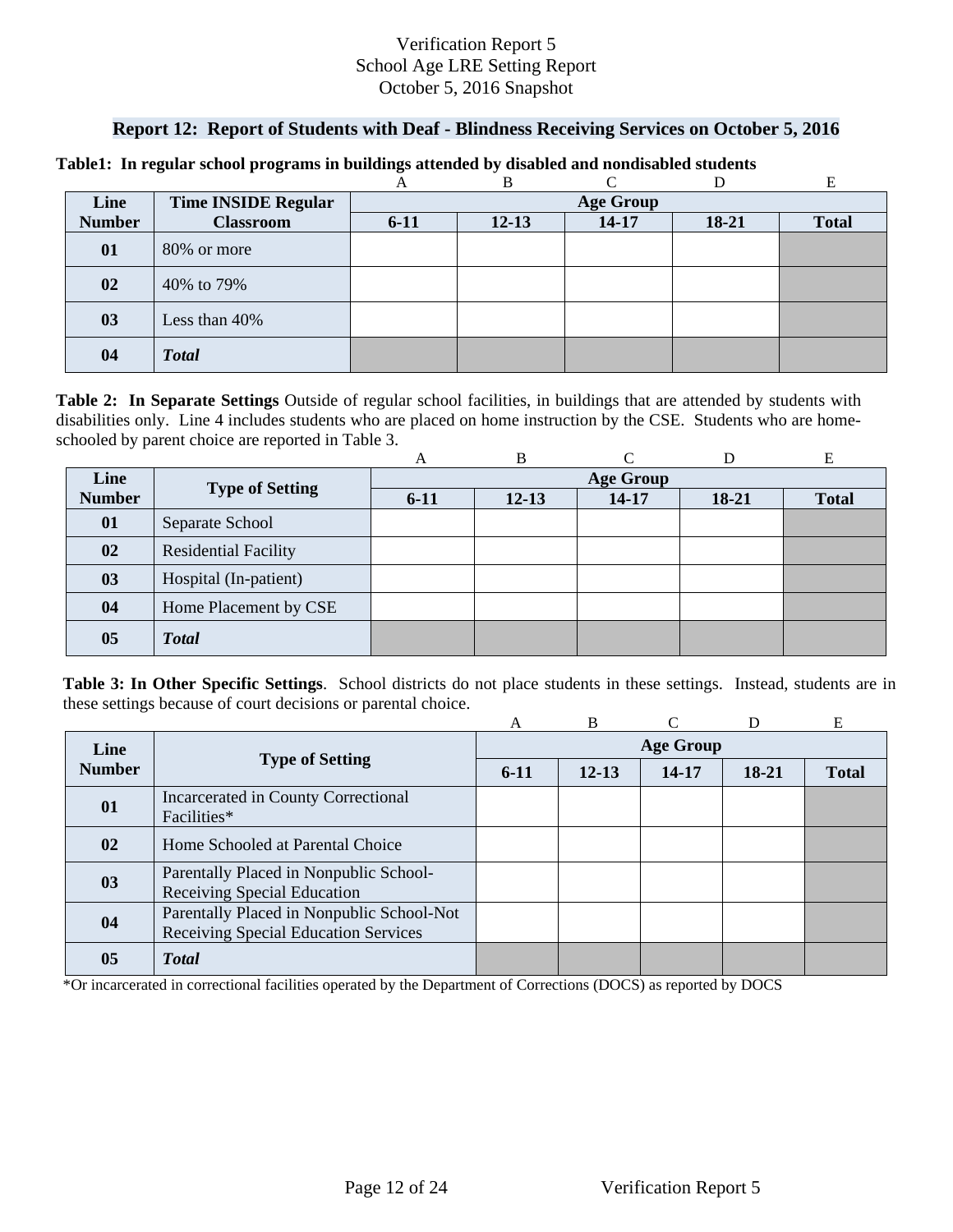### **Report 13: Report of Students with Traumatic Brain Injury Receiving Services on October 5, 2016**

|               |                            |          | B         | $\sqrt{ }$       |       |              |
|---------------|----------------------------|----------|-----------|------------------|-------|--------------|
| Line          | <b>Time INSIDE Regular</b> |          |           | <b>Age Group</b> |       |              |
| <b>Number</b> | <b>Classroom</b>           | $6 - 11$ | $12 - 13$ | $14 - 17$        | 18-21 | <b>Total</b> |
| 01            | 80% or more                |          |           |                  |       |              |
| 02            | 40% to 79%                 |          |           |                  |       |              |
| 03            | Less than 40%              |          |           |                  |       |              |
| 04            | <b>Total</b>               |          |           |                  |       |              |

#### **Table1: In regular school programs in buildings attended by disabled and nondisabled students**

schooled by parent choice are reported in Table 3.<br>
A B C D E **Table 2: In Separate Settings** Outside of regular school facilities, in buildings that are attended by students with disabilities only. Line 4 includes students who are placed on home instruction by the CSE. Students who are home-

|                |                             | A        | B         |                  |         | E            |
|----------------|-----------------------------|----------|-----------|------------------|---------|--------------|
| Line           |                             |          |           | <b>Age Group</b> |         |              |
| <b>Number</b>  | <b>Type of Setting</b>      | $6 - 11$ | $12 - 13$ | 14-17            | $18-21$ | <b>Total</b> |
| 01             | Separate School             |          |           |                  |         |              |
| 02             | <b>Residential Facility</b> |          |           |                  |         |              |
| 03             | Hospital (In-patient)       |          |           |                  |         |              |
| 04             | Home Placement by CSE       |          |           |                  |         |              |
| 0 <sub>5</sub> | <b>Total</b>                |          |           |                  |         |              |

**Table 3: In Other Specific Settings**. School districts do not place students in these settings. Instead, students are in these settings because of court decisions or parental choice.

|               |                                                                                   | A                | B         |       | D     | E            |  |  |  |  |  |
|---------------|-----------------------------------------------------------------------------------|------------------|-----------|-------|-------|--------------|--|--|--|--|--|
| Line          |                                                                                   | <b>Age Group</b> |           |       |       |              |  |  |  |  |  |
| <b>Number</b> | <b>Type of Setting</b>                                                            | $6-11$           | $12 - 13$ | 14-17 | 18-21 | <b>Total</b> |  |  |  |  |  |
| 01            | Incarcerated in County Correctional<br>Facilities*                                |                  |           |       |       |              |  |  |  |  |  |
| 02            | Home Schooled at Parental Choice                                                  |                  |           |       |       |              |  |  |  |  |  |
| 03            | Parentally Placed in Nonpublic School-<br>Receiving Special Education             |                  |           |       |       |              |  |  |  |  |  |
| 04            | Parentally Placed in Nonpublic School-Not<br>Receiving Special Education Services |                  |           |       |       |              |  |  |  |  |  |
| 05            | <b>T</b> otal                                                                     |                  |           |       |       |              |  |  |  |  |  |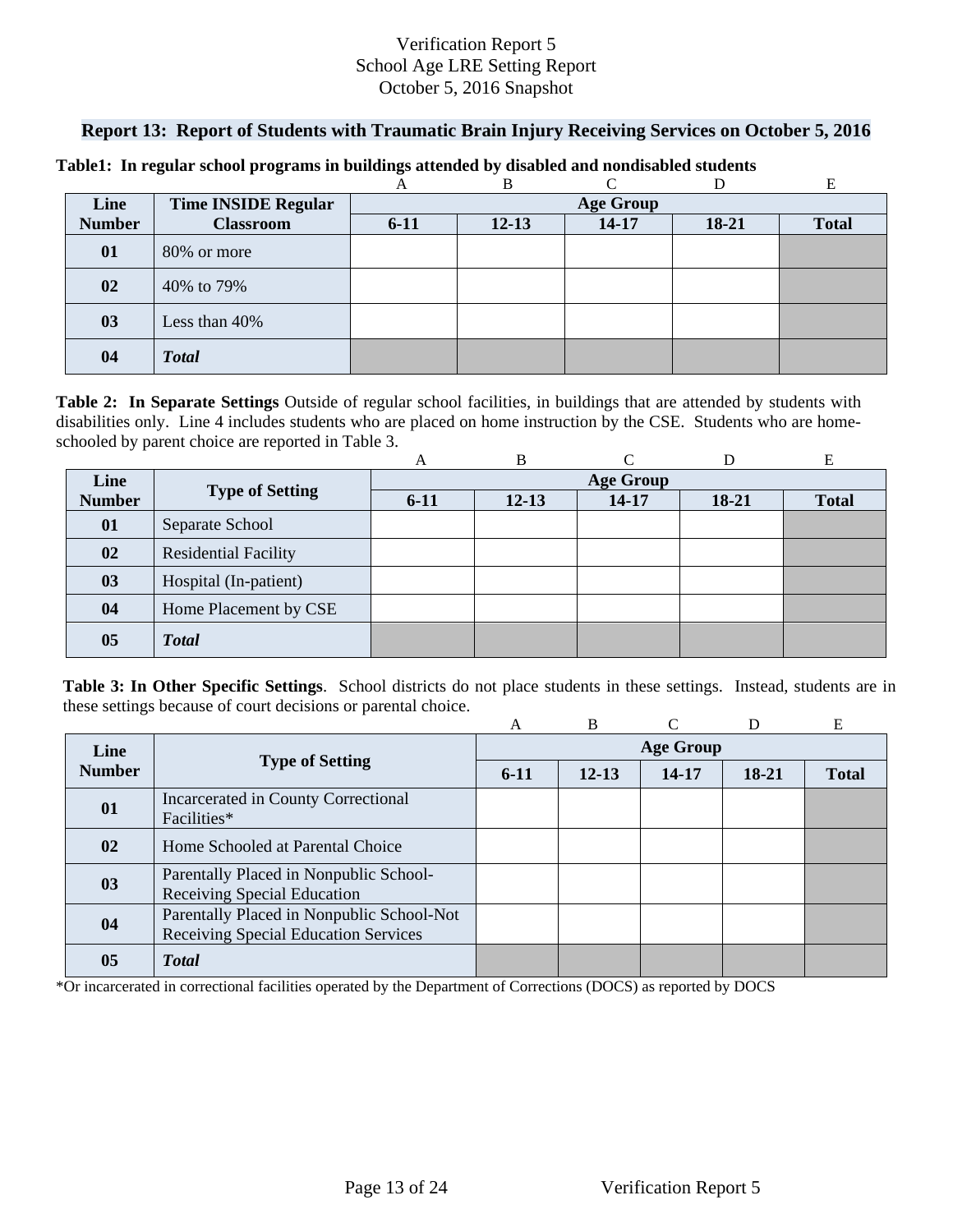## **Report 14A: Report of School-Age Students with Disabilities Ages 4-5 Receiving Services on October 5, 2016**

**Least Restrictive Environment (LRE) Setting for Students with Disabilities, Ages 4-5, who Receive SCHOOL-AGE Special Education and Related Services (codes ESA01 through ESA12) by Disability** 

|                       |                                                                                                                                                                                                                                                     |        |                              |                            |                                |                 |                           | <b>Disability</b>                |                             |                          |                                   |                              |                |                        |       |
|-----------------------|-----------------------------------------------------------------------------------------------------------------------------------------------------------------------------------------------------------------------------------------------------|--------|------------------------------|----------------------------|--------------------------------|-----------------|---------------------------|----------------------------------|-----------------------------|--------------------------|-----------------------------------|------------------------------|----------------|------------------------|-------|
| Line<br><b>Number</b> | <b>Educational Environment</b>                                                                                                                                                                                                                      | Autism | <b>Emotional Disturbance</b> | <b>Learning Disability</b> | <b>Intellectual Disability</b> | <b>Deafness</b> | <b>Hearing Impairment</b> | Speech or Language<br>Impairment | $\ast$<br>Visual Impairment | Impairment<br>Orthopedic | <b>Other Health</b><br>Impairment | <b>Multiple Disabilities</b> | Deaf-Blindness | Traumatic Brain Injury | Total |
| $\mathbf{1}$          | Parentally placed in a nonpublic elementary school and receiving<br>majority of hours of special education and related services in the<br>regular classroom.                                                                                        |        |                              |                            |                                |                 |                           |                                  |                             |                          |                                   |                              |                |                        |       |
| $\overline{2}$        | Parentally placed in a nonpublic elementary school and receiving<br>majority of hours of special education and related services in some<br>other location.                                                                                          |        |                              |                            |                                |                 |                           |                                  |                             |                          |                                   |                              |                |                        |       |
| 3                     | Parentally placed in a nonpublic elementary school and NOT<br>receiving publicly funded special education and related services                                                                                                                      |        |                              |                            |                                |                 |                           |                                  |                             |                          |                                   |                              |                |                        |       |
| 4                     | Attending a kindergarten, 1 <sup>st</sup> grade or other regular early<br>childhood program for 10 or more hours a week and receiving<br>the majority of hours of special education and related services in<br>the regular early childhood program. |        |                              |                            |                                |                 |                           |                                  |                             |                          |                                   |                              |                |                        |       |
| 5                     | Attending a kindergarten, 1 <sup>st</sup> grade or other regular early<br>childhood program for 10 or more hours a week and receiving<br>the majority of hours of special education and related services in<br>some other location.                 |        |                              |                            |                                |                 |                           |                                  |                             |                          |                                   |                              |                |                        |       |
| 6                     | Attending a kindergarten, 1 <sup>st</sup> grade or other regular early<br>childhood program for less than 10 hours a week and receiving<br>the majority of hours of special education and related in the<br>regular early childhood program.        |        |                              |                            |                                |                 |                           |                                  |                             |                          |                                   |                              |                |                        |       |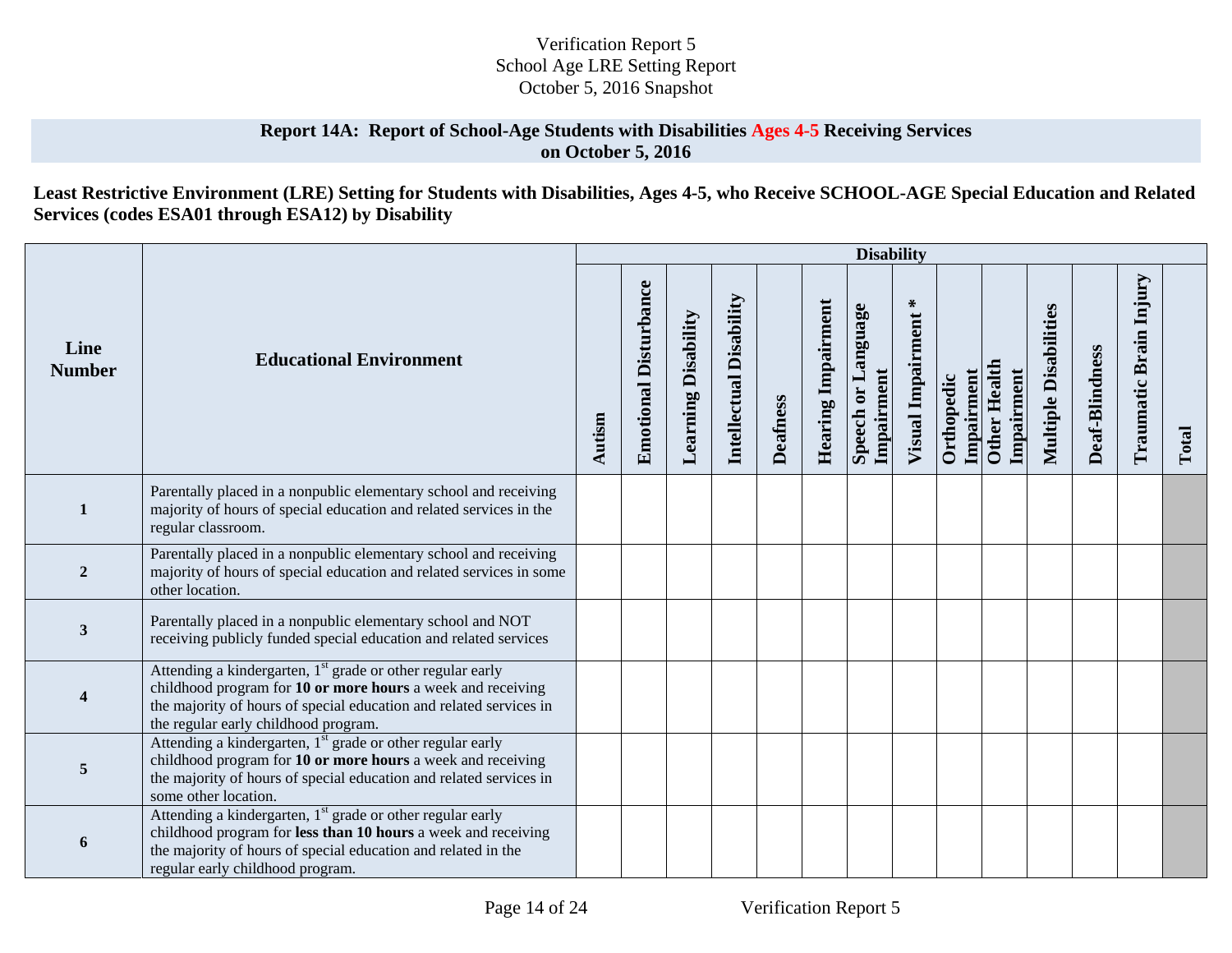|    | Attending a kindergarten, 1 <sup>st</sup> grade or other regular early<br>childhood program for less than 10 hours a week and receiving<br>the majority of hours of special education and related services in<br>some other location |  |  |  |  |  |  |  |
|----|--------------------------------------------------------------------------------------------------------------------------------------------------------------------------------------------------------------------------------------|--|--|--|--|--|--|--|
| x  | Separate Class                                                                                                                                                                                                                       |  |  |  |  |  |  |  |
|    | Separate School                                                                                                                                                                                                                      |  |  |  |  |  |  |  |
| 10 | <b>Residential Facility</b>                                                                                                                                                                                                          |  |  |  |  |  |  |  |
| 11 | Home                                                                                                                                                                                                                                 |  |  |  |  |  |  |  |
| 12 | Service Provider Location or some other location that is not in<br>any other code                                                                                                                                                    |  |  |  |  |  |  |  |
| 13 | <b>Total</b>                                                                                                                                                                                                                         |  |  |  |  |  |  |  |

\*Visual Impairment includes Blindness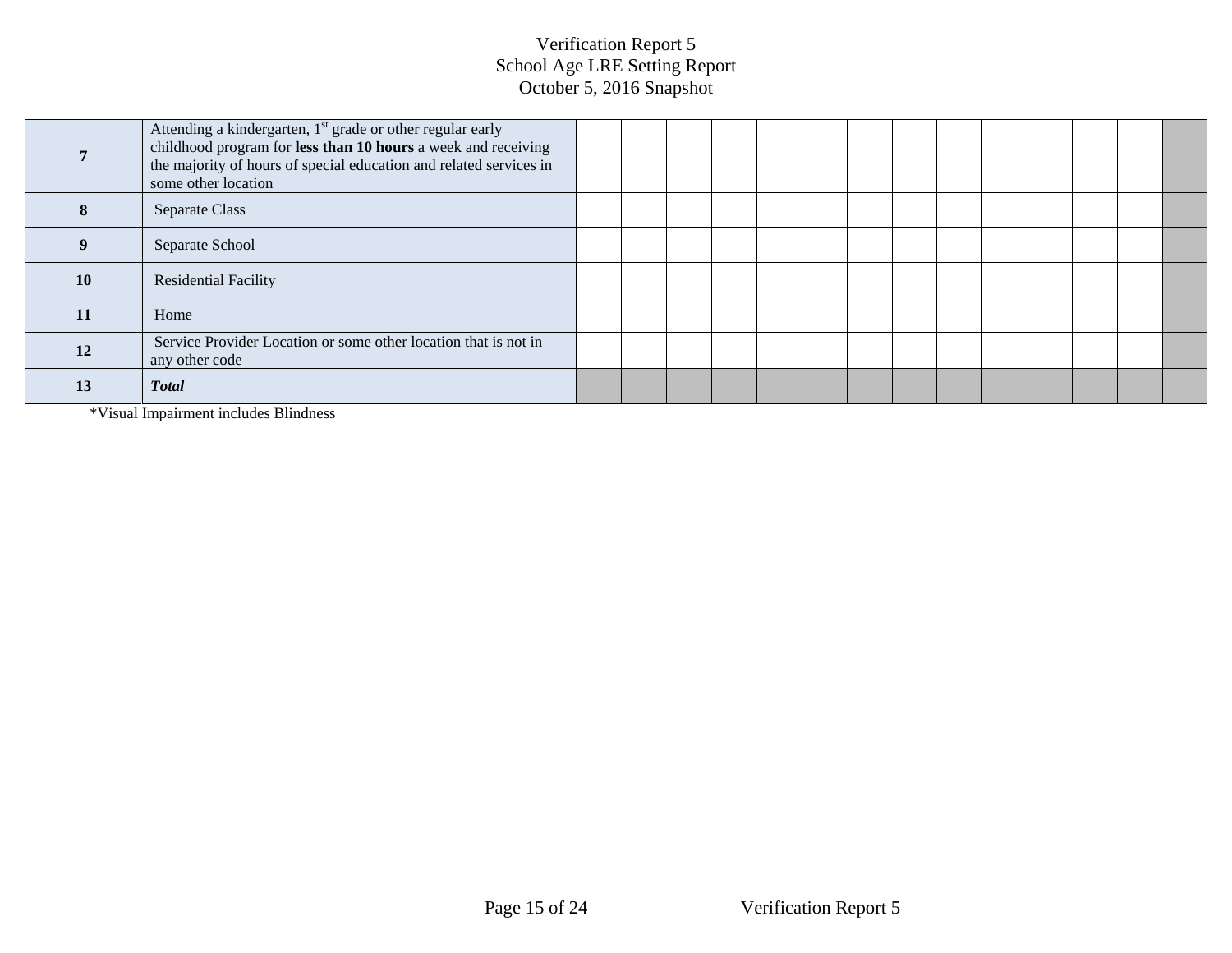### *Report 14B: Report of All Students with Disabilities Receiving Services on October 5, 2016 - Ages 6-21*

The three sections below aggregate the data reported in Reports 1 to 13 to facilitate State and local data verification procedures. Completing these two tables will facilitate the reporting of race/ethnicity, gender, and limited English proficiency, data in Reports 15A and 15B, 16A, 16B, 17A, and 17B.

#### **Table1: In regular school programs in buildings attended by disabled and nondisabled students**

|               |                                    | A        | B         | $\Gamma$         | D     | E            | F                       | G                                |
|---------------|------------------------------------|----------|-----------|------------------|-------|--------------|-------------------------|----------------------------------|
| Line          | <b>Time INSIDE</b>                 |          |           | <b>Age Group</b> |       |              |                         |                                  |
| <b>Number</b> | <b>Regular</b><br><b>Classroom</b> | $6 - 11$ | $12 - 13$ | 14-17            | 18-21 | <b>Total</b> | <b>Total</b><br>10/7/15 | <b>Reasonability</b><br>Check ** |
| 01            | 80% or more                        |          |           |                  |       |              |                         |                                  |
| 02            | 40% to 79%                         |          |           |                  |       |              |                         |                                  |
| 03            | Less than $40\%$                   |          |           |                  |       |              |                         |                                  |
| 04            | <b>Total</b>                       |          |           |                  |       |              |                         |                                  |

schooled by parent choice are reported in Table 3.<br>
A B C D E F G **Table 2: In Separate Settings** Outside of regular school facilities, in buildings that are attended by students with disabilities only. Line 4 includes students who are placed on home instruction by the CSE. Students who are home-

|               |                                 | А        | B         | $\curvearrowright$ | D     | Е            | F            | G                    |
|---------------|---------------------------------|----------|-----------|--------------------|-------|--------------|--------------|----------------------|
| Line          |                                 |          |           | <b>Age Group</b>   |       |              | <b>Total</b> | <b>Reasonability</b> |
| <b>Number</b> | <b>Type of Setting</b>          | $6 - 11$ | $12 - 13$ | 14-17              | 18-21 | <b>Total</b> | 10/7/15      | Check **             |
| 01            | Separate School                 |          |           |                    |       |              |              |                      |
| 02            | <b>Residential Facility</b>     |          |           |                    |       |              |              |                      |
| 03            | Hospital (In-patient)           |          |           |                    |       |              |              |                      |
| 04            | Home Placement by<br><b>CSE</b> |          |           |                    |       |              |              |                      |
| 05            | <b>Total</b>                    |          |           |                    |       |              |              |                      |

**Table 3: In Other Specific Settings**. School districts do not place students in these settings. Instead, students are in these settings because of court decisions or parental choice.

|               |                                                                                             | A      | B         | $\mathcal{C}$    | D     | E            | F            | G                    |
|---------------|---------------------------------------------------------------------------------------------|--------|-----------|------------------|-------|--------------|--------------|----------------------|
| Line          |                                                                                             |        |           | <b>Age Group</b> |       |              | <b>Total</b> | <b>Reasonability</b> |
| <b>Number</b> | <b>Type of Setting</b>                                                                      | $6-11$ | $12 - 13$ | $14-17$          | 18-21 | <b>Total</b> | 10/7/15      | Check **             |
| 01            | <b>Incarcerated in County Correctional</b><br>Facilities*                                   |        |           |                  |       |              |              |                      |
| 02            | Home Schooled at Parental Choice                                                            |        |           |                  |       |              |              |                      |
| 03            | Parentally Placed in Nonpublic<br>School-Receiving Special Education                        |        |           |                  |       |              |              |                      |
| 04            | Parentally Placed in Nonpublic<br>School-Not Receiving Special<br><b>Education Services</b> |        |           |                  |       |              |              |                      |
| 05            | <b>Total</b>                                                                                |        |           |                  |       |              |              |                      |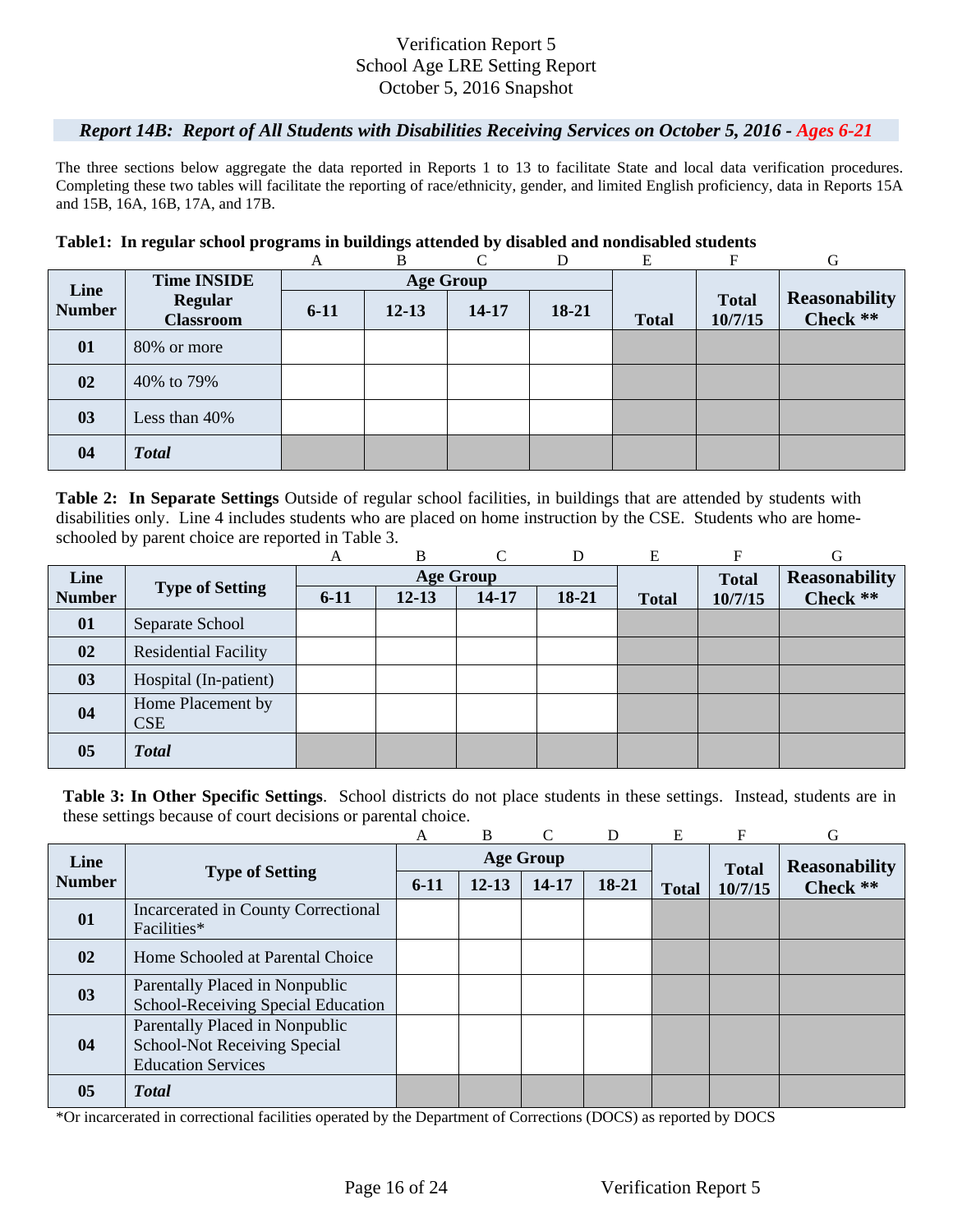*Report 15A: Report of All School-Age Students with Disabilities Receiving Services on October 5, 2016, According to Race/Ethnicity Category and Type of Placement – Ages 4-5* 

This report contains all students in Report 14 A (age group 4-5) by race/ethnicity.

|                       |                                                                                                                                                                                                                                                  | A                     |                                                                                           | $\mathbf C$                                                              | D                                                                               |                                                                                                           |                                                           | G                                              |              |
|-----------------------|--------------------------------------------------------------------------------------------------------------------------------------------------------------------------------------------------------------------------------------------------|-----------------------|-------------------------------------------------------------------------------------------|--------------------------------------------------------------------------|---------------------------------------------------------------------------------|-----------------------------------------------------------------------------------------------------------|-----------------------------------------------------------|------------------------------------------------|--------------|
|                       |                                                                                                                                                                                                                                                  |                       |                                                                                           |                                                                          | Race/Ethnicity of School-Age Students Ages 4-5                                  |                                                                                                           |                                                           |                                                | Ħ            |
| Line<br><b>Number</b> | <b>Type of Setting</b>                                                                                                                                                                                                                           | Hispanic<br>or Latino | American<br>Indian or<br>Alaska<br><b>Native</b><br>(Not of<br><b>Hispanic</b><br>Origin) | Asian or<br>Pacific<br><b>Islander</b><br>(Not of<br>Hispanic<br>Origin) | <b>Black or</b><br>African<br>American<br>(Not of<br><b>Hispanic</b><br>Origin) | <b>Native</b><br>Hawaiia<br>n or<br>Other<br>Pacific<br><b>Islander</b><br>(Not of<br>Hispanic<br>Origin) | Two or<br>More<br>Races<br>(Not of<br>Hispanic<br>Origin) | White<br>(Not of<br><b>Hispanic</b><br>Origin) | <b>Total</b> |
| 01                    | Parentally placed in a nonpublic elementary school and receiving majority of<br>hours of special education and related services in the regular classroom.                                                                                        |                       |                                                                                           |                                                                          |                                                                                 |                                                                                                           |                                                           |                                                |              |
| 02                    | Parentally placed in a nonpublic elementary school and receiving majority of<br>hours of special education and related services in some other location.                                                                                          |                       |                                                                                           |                                                                          |                                                                                 |                                                                                                           |                                                           |                                                |              |
| 0 <sub>3</sub>        | Parentally placed in a nonpublic elementary school and NOT receiving<br>publicly funded special education and related services                                                                                                                   |                       |                                                                                           |                                                                          |                                                                                 |                                                                                                           |                                                           |                                                |              |
| 04                    | Attending a kindergarten, 1 <sup>st</sup> grade or other regular early childhood program<br>for 10 or more hours a week and receiving the majority of hours of special<br>education and related services in the regular early childhood program. |                       |                                                                                           |                                                                          |                                                                                 |                                                                                                           |                                                           |                                                |              |
| 05                    | Attending a kindergarten, 1 <sup>st</sup> grade or other regular early childhood program<br>for 10 or more hours a week and receiving the majority of hours of special<br>education and related services in some other location.                 |                       |                                                                                           |                                                                          |                                                                                 |                                                                                                           |                                                           |                                                |              |
| 06                    | Attending a kindergarten, 1 <sup>st</sup> grade or other regular early childhood program<br>for less than 10 hours a week and receiving the majority of hours of special<br>education and related in the regular early childhood program.        |                       |                                                                                           |                                                                          |                                                                                 |                                                                                                           |                                                           |                                                |              |
| 07                    | Attending a kindergarten, 1 <sup>st</sup> grade or other regular early childhood program<br>for less than 10 hours a week and receiving the majority of hours of special<br>education and related services in some other location                |                       |                                                                                           |                                                                          |                                                                                 |                                                                                                           |                                                           |                                                |              |
| 08                    | Separate Class                                                                                                                                                                                                                                   |                       |                                                                                           |                                                                          |                                                                                 |                                                                                                           |                                                           |                                                |              |
| 09                    | Separate School                                                                                                                                                                                                                                  |                       |                                                                                           |                                                                          |                                                                                 |                                                                                                           |                                                           |                                                |              |
| 10                    | <b>Residential Facility</b>                                                                                                                                                                                                                      |                       |                                                                                           |                                                                          |                                                                                 |                                                                                                           |                                                           |                                                |              |
| 11                    | Home                                                                                                                                                                                                                                             |                       |                                                                                           |                                                                          |                                                                                 |                                                                                                           |                                                           |                                                |              |
| 12                    | Service Provider Location or some other location that is not in any other<br>code                                                                                                                                                                |                       |                                                                                           |                                                                          |                                                                                 |                                                                                                           |                                                           |                                                |              |
| 13                    | <b>Total</b>                                                                                                                                                                                                                                     |                       |                                                                                           |                                                                          |                                                                                 |                                                                                                           |                                                           |                                                |              |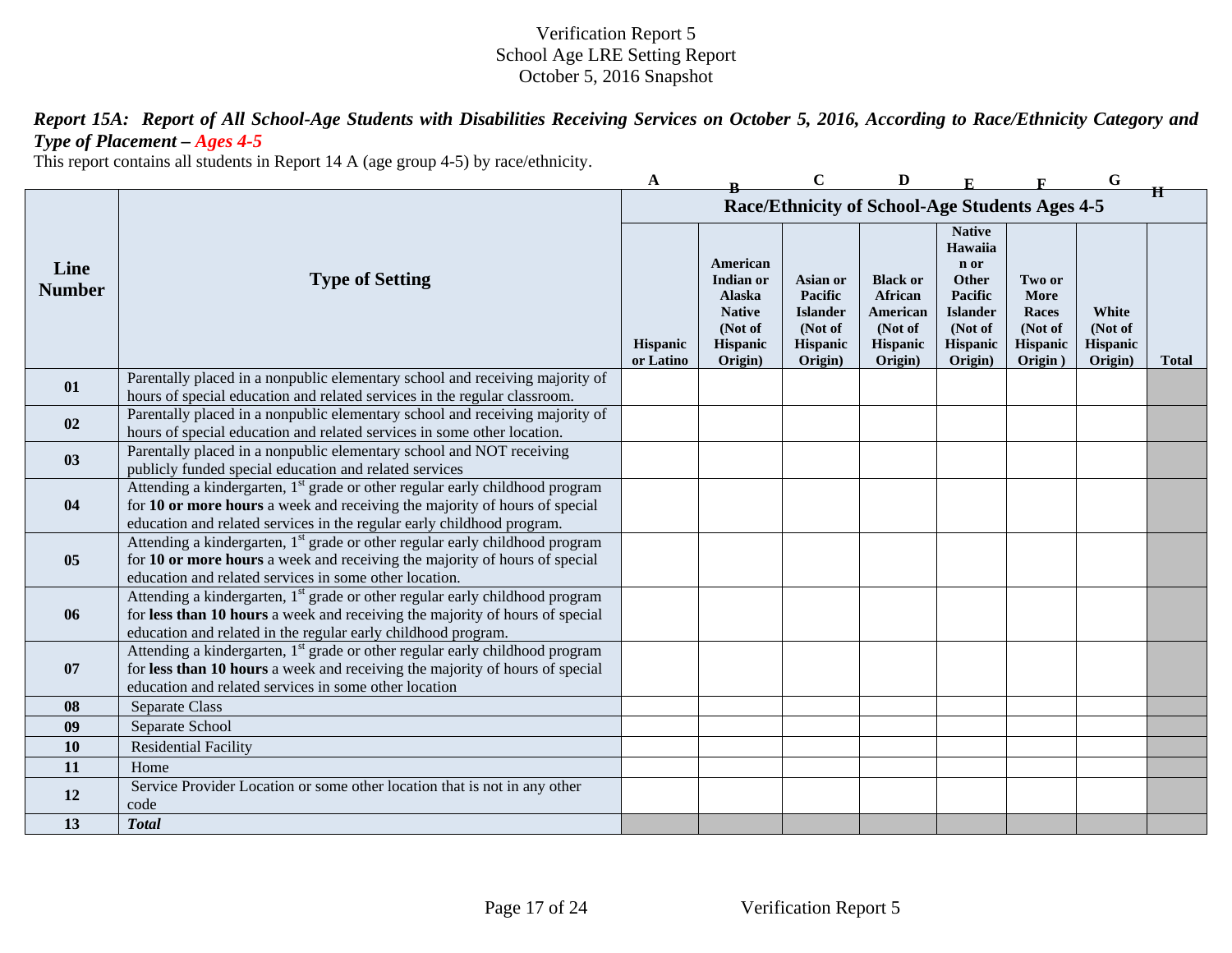## *Report 15B: Report of All School-Age Students with Disabilities Receiving Services on October 5, 2016, According to Race/Ethnicity Category and Type of Placement – Ages 6-21*

# **Table 1: In regular school programs in buildings attended by disabled and nondisabled students**

|                       | A                      |                              |                                                                               | D                                                                       |                                                                         | G                                                                                                 |                                                            |                                             |              |
|-----------------------|------------------------|------------------------------|-------------------------------------------------------------------------------|-------------------------------------------------------------------------|-------------------------------------------------------------------------|---------------------------------------------------------------------------------------------------|------------------------------------------------------------|---------------------------------------------|--------------|
|                       |                        |                              |                                                                               |                                                                         | Race/Ethnicity of School-Age Students Ages 6-21                         |                                                                                                   |                                                            |                                             |              |
| Line<br><b>Number</b> | <b>Type of Setting</b> | <b>Hispanic or</b><br>Latino | <b>American Indian or</b><br><b>Alaska Native (Not</b><br>of Hispanic Origin) | <b>Asian or Pacific</b><br>Islander (Not of<br><b>Hispanic Origin</b> ) | <b>Black or African</b><br>American (Not of<br><b>Hispanic Origin</b> ) | <b>Native Hawaiian or</b><br><b>Other Pacific</b><br>Islander (Not of<br><b>Hispanic Origin</b> ) | Two or More<br>Races (Not of<br><b>Hispanic</b><br>Origin) | <b>White (Not</b><br>of Hispanic<br>Origin) | <b>Total</b> |
| 01                    | 80% or more            |                              |                                                                               |                                                                         |                                                                         |                                                                                                   |                                                            |                                             |              |
| 02                    | 40% to 79%             |                              |                                                                               |                                                                         |                                                                         |                                                                                                   |                                                            |                                             |              |
| 03                    | Less than 40%          |                              |                                                                               |                                                                         |                                                                         |                                                                                                   |                                                            |                                             |              |
| 04                    | <b>Total</b>           |                              |                                                                               |                                                                         |                                                                         |                                                                                                   |                                                            |                                             |              |

**Table 2: In Separate Settings** Outside of regular school facilities, in buildings that are attended by students with disabilities only. Line 4 includes students who are placed on home instruction by the CSE. Students who are home-schooled by parent choice are reported in Table 3.

|                       |                             |                              | $\mathbf C$                                                                     |                                                                                 |                                                                                 | н                                                                                                 |                                                                   |                                      |       |
|-----------------------|-----------------------------|------------------------------|---------------------------------------------------------------------------------|---------------------------------------------------------------------------------|---------------------------------------------------------------------------------|---------------------------------------------------------------------------------------------------|-------------------------------------------------------------------|--------------------------------------|-------|
|                       |                             |                              |                                                                                 |                                                                                 |                                                                                 | Race/Ethnicity of School-Age Students Ages 6-21                                                   |                                                                   |                                      |       |
| Line<br><b>Number</b> | <b>Type of Setting</b>      | <b>Hispanic or</b><br>Latino | American<br>Indian or<br><b>Alaska Native</b><br>(Not of<br>Hispanic<br>Origin) | Asian or<br>Pacific<br><b>Islander</b><br>(Not of<br><b>Hispanic</b><br>Origin) | <b>Black or</b><br>African<br>American<br>(Not of<br><b>Hispanic</b><br>Origin) | Native Hawaiian or<br><b>Other Pacific</b><br><b>Islander</b> (Not of<br><b>Hispanic Origin</b> ) | <b>Two or More</b><br>Races (Not of<br><b>Hispanic</b><br>Origin) | White (Not<br>of Hispanic<br>Origin) | Total |
| 01                    | Separate School             |                              |                                                                                 |                                                                                 |                                                                                 |                                                                                                   |                                                                   |                                      |       |
| 02                    | <b>Residential Facility</b> |                              |                                                                                 |                                                                                 |                                                                                 |                                                                                                   |                                                                   |                                      |       |
| 03                    | Hospital (In-patient)       |                              |                                                                                 |                                                                                 |                                                                                 |                                                                                                   |                                                                   |                                      |       |
| 04                    | Home Placement by CSE       |                              |                                                                                 |                                                                                 |                                                                                 |                                                                                                   |                                                                   |                                      |       |
| 05                    | <b>Total</b>                |                              |                                                                                 |                                                                                 |                                                                                 |                                                                                                   |                                                                   |                                      |       |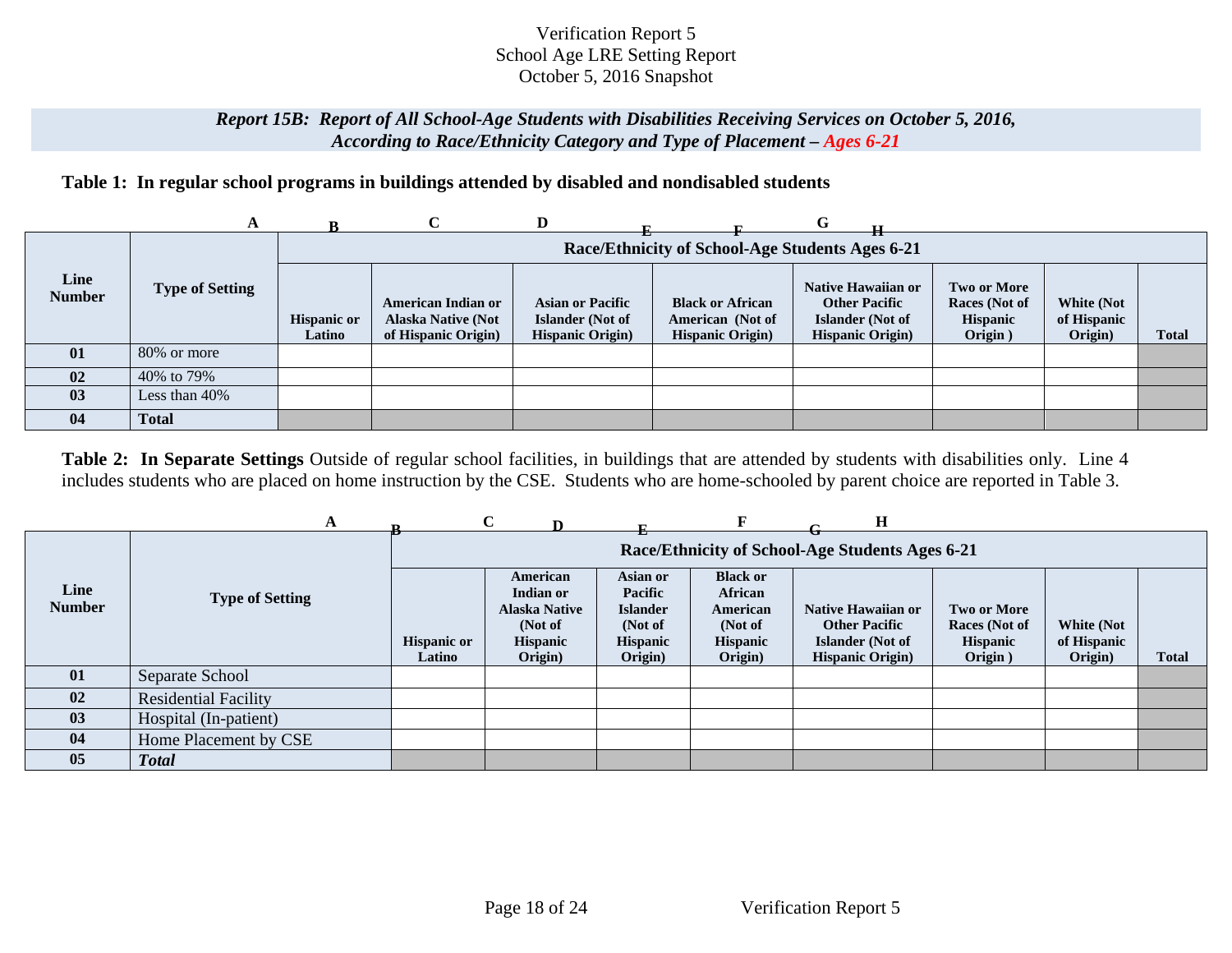**Table 3: In Other Specific Settings.** School districts do not place students in these settings. Instead, students are in these settings because of court decisions or parental choice.

|                       |                                                                                             | A                                          |                                                                                        |                                                                                | D                                                                      |                                                                                        |                                                                   | G                                              |              |
|-----------------------|---------------------------------------------------------------------------------------------|--------------------------------------------|----------------------------------------------------------------------------------------|--------------------------------------------------------------------------------|------------------------------------------------------------------------|----------------------------------------------------------------------------------------|-------------------------------------------------------------------|------------------------------------------------|--------------|
|                       |                                                                                             |                                            |                                                                                        |                                                                                |                                                                        | Race/Ethnicity of School-Age Students Ages 6-21                                        |                                                                   |                                                |              |
| Line<br><b>Number</b> | <b>Type of Setting</b>                                                                      | <b>Hispanic</b><br><sub>or</sub><br>Latino | American<br>Indian or<br><b>Alaska Native</b><br>(Not of<br><b>Hispanic</b><br>Origin) | <b>Asian or Pacific</b><br><b>Islander</b> (Not of<br><b>Hispanic Origin</b> ) | <b>Black or African</b><br>American (Not of<br><b>Hispanic Origin)</b> | <b>Native Hawaiian or</b><br><b>Other Pacific Islander</b><br>(Not of Hispanic Origin) | <b>Two or More</b><br>Races (Not of<br><b>Hispanic</b><br>Origin) | White<br>(Not of<br><b>Hispanic</b><br>Origin) | <b>Total</b> |
| 01                    | Incarcerated in County<br>Correctional Facilities*                                          |                                            |                                                                                        |                                                                                |                                                                        |                                                                                        |                                                                   |                                                |              |
| 02                    | Home Schooled at Parental Choice                                                            |                                            |                                                                                        |                                                                                |                                                                        |                                                                                        |                                                                   |                                                |              |
| 03                    | Parentally Placed in Nonpublic<br>School-Receiving Special<br>Education                     |                                            |                                                                                        |                                                                                |                                                                        |                                                                                        |                                                                   |                                                |              |
| 04                    | Parentally Placed in Nonpublic<br>School-Not Receiving Special<br><b>Education Services</b> |                                            |                                                                                        |                                                                                |                                                                        |                                                                                        |                                                                   |                                                |              |
| 05                    | <b>Total</b>                                                                                |                                            |                                                                                        |                                                                                |                                                                        |                                                                                        |                                                                   |                                                |              |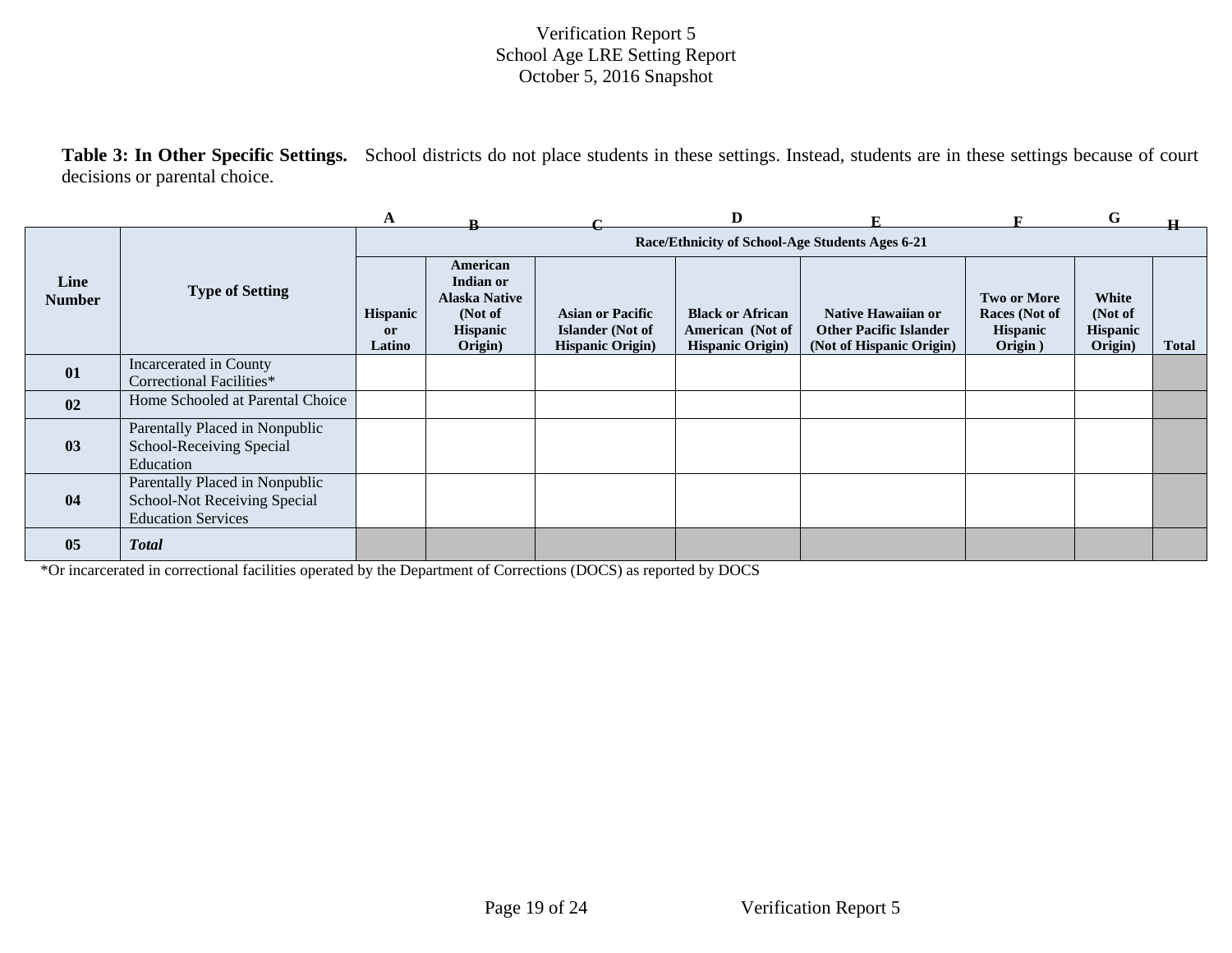### *Report 16A: Report of All School-Age Students with Disabilities Receiving Services on October 5, 2016, According to Gender and Limited English Proficiency (LEP) Status – Ages 4-5*

This report includes all students reported in the 4-5 year old age group in Report 14A by gender and limited English proficient status. The Totals (Columns C and F) for each Line in this Report match the Total Column on each Line of Report 14A.

|               |                                                                                                                                                                                                                                                           | A                          | $\bf{B}$ | $\mathbf C$  | D                                                                      | ${\bf E}$      | $\mathbf F$  |
|---------------|-----------------------------------------------------------------------------------------------------------------------------------------------------------------------------------------------------------------------------------------------------------|----------------------------|----------|--------------|------------------------------------------------------------------------|----------------|--------------|
| Line          | <b>Time INSIDE Regular Classroom</b>                                                                                                                                                                                                                      | <b>Gender for Ages 4-5</b> |          |              | <b>Limited English Proficiency (LEP)</b><br><b>Status for Ages 4-5</b> |                |              |
| <b>Number</b> |                                                                                                                                                                                                                                                           | <b>Male</b>                | Female   | <b>Total</b> | Yes                                                                    | N <sub>0</sub> | <b>Total</b> |
| 01            | Parentally placed in a nonpublic<br>elementary school and receiving majority<br>of hours of special education and related<br>services in the regular classroom.                                                                                           |                            |          |              |                                                                        |                |              |
| 02            | Parentally placed in a nonpublic<br>elementary school and receiving majority<br>of hours of special education and related<br>services in some other location.                                                                                             |                            |          |              |                                                                        |                |              |
| 03            | Parentally placed in a nonpublic<br>elementary school and NOT receiving<br>publicly funded special education and<br>related services                                                                                                                      |                            |          |              |                                                                        |                |              |
| 04            | Attending a kindergarten, 1 <sup>st</sup> grade or other<br>regular early childhood program for 10 or<br>more hours a week and receiving the<br>majority of hours of special education and<br>related services in the regular early<br>childhood program. |                            |          |              |                                                                        |                |              |
| 05            | Attending a kindergarten, 1 <sup>st</sup> grade or other<br>regular early childhood program for 10 or<br>more hours a week and receiving the<br>majority of hours of special education and<br>related services in some other location.                    |                            |          |              |                                                                        |                |              |
| 06            | Attending a kindergarten, 1 <sup>st</sup> grade or other<br>regular early childhood program for less<br>than 10 hours a week and receiving the<br>majority of hours of special education and<br>related in the regular early childhood<br>program.        |                            |          |              |                                                                        |                |              |
| 07            | Attending a kindergarten, $1st$ grade or other<br>regular early childhood program for less<br>than 10 hours a week and receiving the<br>majority of hours of special education and<br>related services in some other location                             |                            |          |              |                                                                        |                |              |
| 08            | Separate Class                                                                                                                                                                                                                                            |                            |          |              |                                                                        |                |              |
| 09            | Separate School                                                                                                                                                                                                                                           |                            |          |              |                                                                        |                |              |
| 10            | <b>Residential Facility</b>                                                                                                                                                                                                                               |                            |          |              |                                                                        |                |              |
| 11            | Home                                                                                                                                                                                                                                                      |                            |          |              |                                                                        |                |              |
| 12            | Service Provider Location or some other<br>location that is not in any other code                                                                                                                                                                         |                            |          |              |                                                                        |                |              |
| 13            | Total                                                                                                                                                                                                                                                     |                            |          |              |                                                                        |                |              |